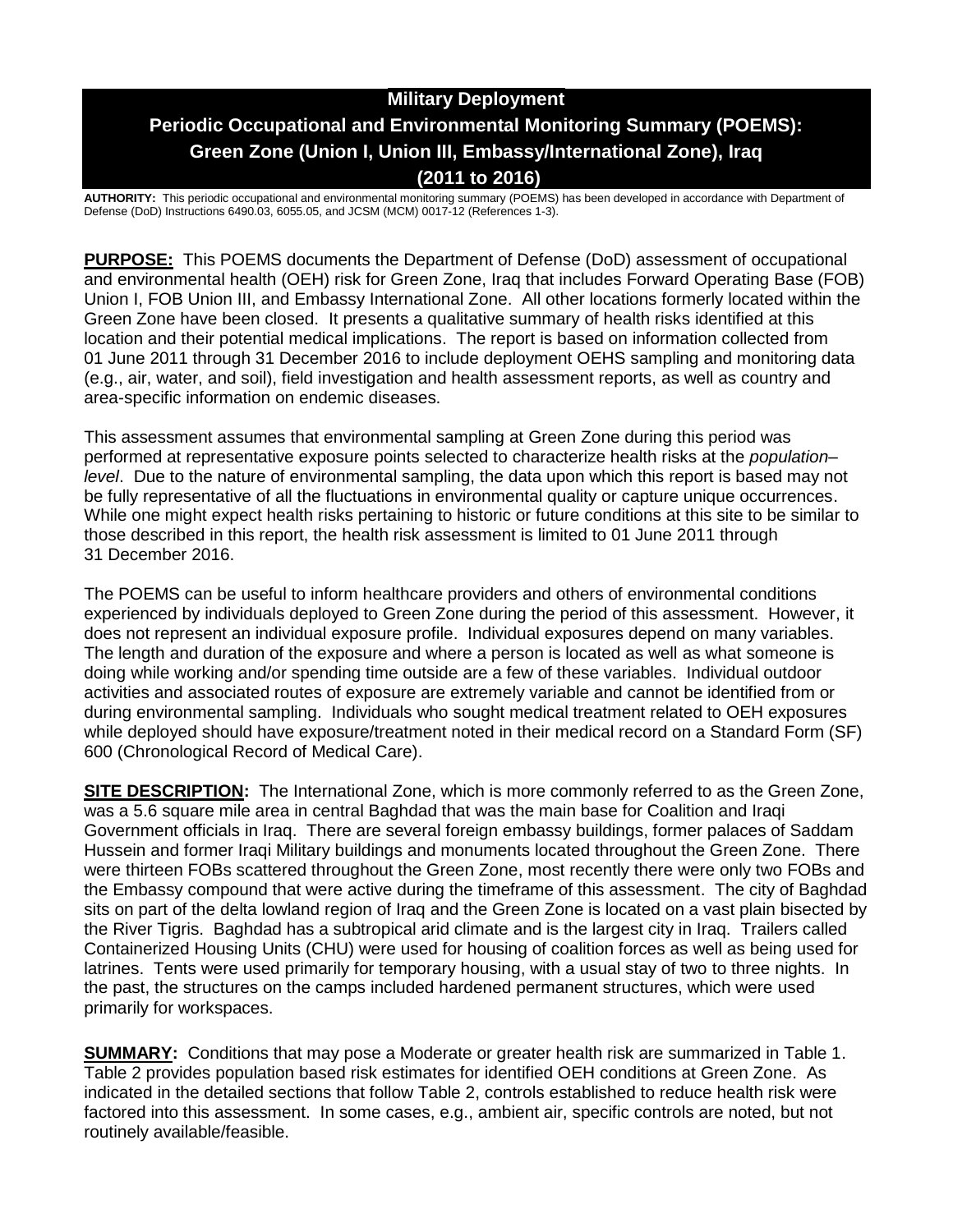## **Table 1: Summary of Occupational and Environmental Conditions with MODERATE or Greater Health Risk**

#### *Short-term health risks & medical implications:*

The following hazards may be associated with potential acute health effects in some personnel during deployment at the Green Zone that includes FOB Union I, FOB Union III, and Embassy/International Zone:

Food/waterborne diseases (e.g., bacterial diarrhea, hepatitis A, typhoid/paratyphoid fever, diarrhea-cholera, diarrheaprotozoal, brucellosis, hepatitis E); other endemic diseases (cutaneous leishmaniasis (acute), Crimean-Congo hemorrhagic fever, sandfly fever, scrub typhus (mite-borne), leptospirosis, schistosomiasis, Tuberculosis (TB), rabies, Q fever, soil transmitted helminthes (hookworm, strongyloidiasis, cutaneous larva migrans); and heat stress. For food/waterborne diseases (e.g., bacterial diarrhea, hepatitis A, typhoid/paratyphoid fever, diarrhea-cholera, diarrhea-protozoal, brucellosis, hepatitis E), if ingesting local food and water, the health effects can temporarily incapacitate personnel (diarrhea) or result in prolonged illness (hepatitis A, typhoid/paratyphoid fever, brucellosis, hepatitis E). Risks from food/waterborne diseases may have been reduced with preventive medicine controls and mitigation, which includes hepatitis A and typhoid fever vaccinations and only drinking from approved water sources in accordance with standing CENTCOM policy. Other vectorborne endemic diseases (cutaneous leishmaniasis (acute), Crimean-Congo hemorrhagic fever, sandfly fever, scrub typhus (mite-borne)), may constitute a significant risk due to exposure to biting vectors. Risk is reduced to 'Low' by proper wear of the treated uniform, application of repellent to exposed skin, bed net use, and appropriate chemoprophylaxis, as well as minimizing areas of standing water and other vector-breeding areas. For water contact diseases (leptospirosis, schistosomiasis) activities involving extensive contact with surface water increase risk. For respiratory diseases (TB), personnel in close-quarter conditions could have been at risk for person-to-person spread. Animal contact diseases (rabies, Q fever) pose year-round risk. For soil transmitted helminthes (hookworm, strongyloidiasis, cutaneous larva migrans), risk may have been reduced by limiting exposure to soil contaminated with human or animal feces (including not sleeping on bare ground and not walking barefoot). For heat stress, risk can be greater during months of May through October, and greater for susceptible persons including those older than 45, of low fitness level, unacclimatized, or with underlying medical conditions, and those under operational constraints (equipment, PPE, vehicles). Risks from heat stress may have been reduced with preventive medicine controls, work-rest cycles, proper hydration and nutrition, and mitigation.

Air quality: For inhalable coarse particulate matter less than 10 micrometers in diameter (PM<sub>10</sub>) from environmental dust, (including burn pits which might have existed), the PM $_{10}$  overall short-term health risk was not evaluated due to insufficient data for analysis. For inhalable fine particulate matter less than 2.5 micrometers in diameter ( $PM_{2.5}$ ) from environmental dust (including burn pits which might have existed), the PM2.5 overall short-term health risk was not evaluated due to insufficient data for analysis. However, the Green Zone and vicinity area is a dust-prone desert environment with a subtropical arid climate, also subject to vehicle traffic. Consequently, exposures to PM<sub>10</sub> and PM<sub>2.5</sub> may vary, as conditions may vary, and may result in mild to more serious short-term health effects (e.g., eye, nose or throat and lung irritation) in some personnel while at this site, particularly exposures to high levels of dust such as during high winds or dust storms. For PM<sup>10</sup> and PM2.5, certain subgroups of the deployed forces (e.g., those with pre-existing asthma/cardio-pulmonary conditions) are at greatest risk of developing notable health effects. Burn pits might have existed at Green Zone and vicinity (e.g., burn pits used by the local population); however, the PM $_{10}$  and the PM $_{2.5}$  overall short-term health risks specifically for burn pits were not evaluated due to no environmental samples collected near burn pits provided for analysis– see Section 10.7. Where burn pits exist, exposures may vary, and exposures to high levels of  $PM_{10}$  and  $PM_{2.5}$  from smoke may result in mild to more serious short-term health effects (e.g., eye, nose or throat and lung irritation) in some personnel and certain subgroups. Although most short-term health effects from exposure to particulate matter and burn pit smoke should have resolved post-deployment, providers should be prepared to consider the relationship between deployment exposures and current complaints. Some individuals may have sought treatment for acute respiratory irritation while at Green Zone and vicinity. Personnel who reported with symptoms or required treatment while at site(s) with burn pit activity should have exposure and treatment noted in medical record (e.g., electronic medical record and/or on a Standard Form (SF) 600 (*Chronological Record of Medical Care*).

#### *Long-term health risks & medical implications:*

The following hazards may be associated with potential chronic health effects in some personnel during deployment at the Green Zone that includes FOB Union I, FOB Union III, and Embassy/International Zone:

Air quality: For inhalable fine particulate matter less than 2.5 micrometers in diameter (PM2.5) from environmental dust, (including burn pits which might have existed), the overall long-term health risk was not evaluated due to insufficient data for analysis. Inhalable coarse particulate matter less than 10 micrometers in diameter ( $PM_{10}$ ) from environmental dust (including burn pits) was not evaluated for long-term health risk due to insufficient data for analysis and no available health guidelines. However, the Green Zone and vicinity area is a dust-prone desert environment with a subtropical arid climate, also subject to vehicle traffic, and conditions may have varied. Burn pits might have existed at Green Zone and vicinity (e.g., burn pits used by the local population); however, the PM<sub>10</sub> and the PM<sub>2.5</sub> overall long-term health risks specifically for burn pits were not evaluated due to no environmental samples collected near burn pits provided for analysis– see Section 10.7. However, burn pit exposures may vary, as conditions may have varied. For inhalational exposure to high levels of

> Page 2 of 24 Reviewed by CENTCOM SG (1 June 2017) Final Approval Date (12 April 2018)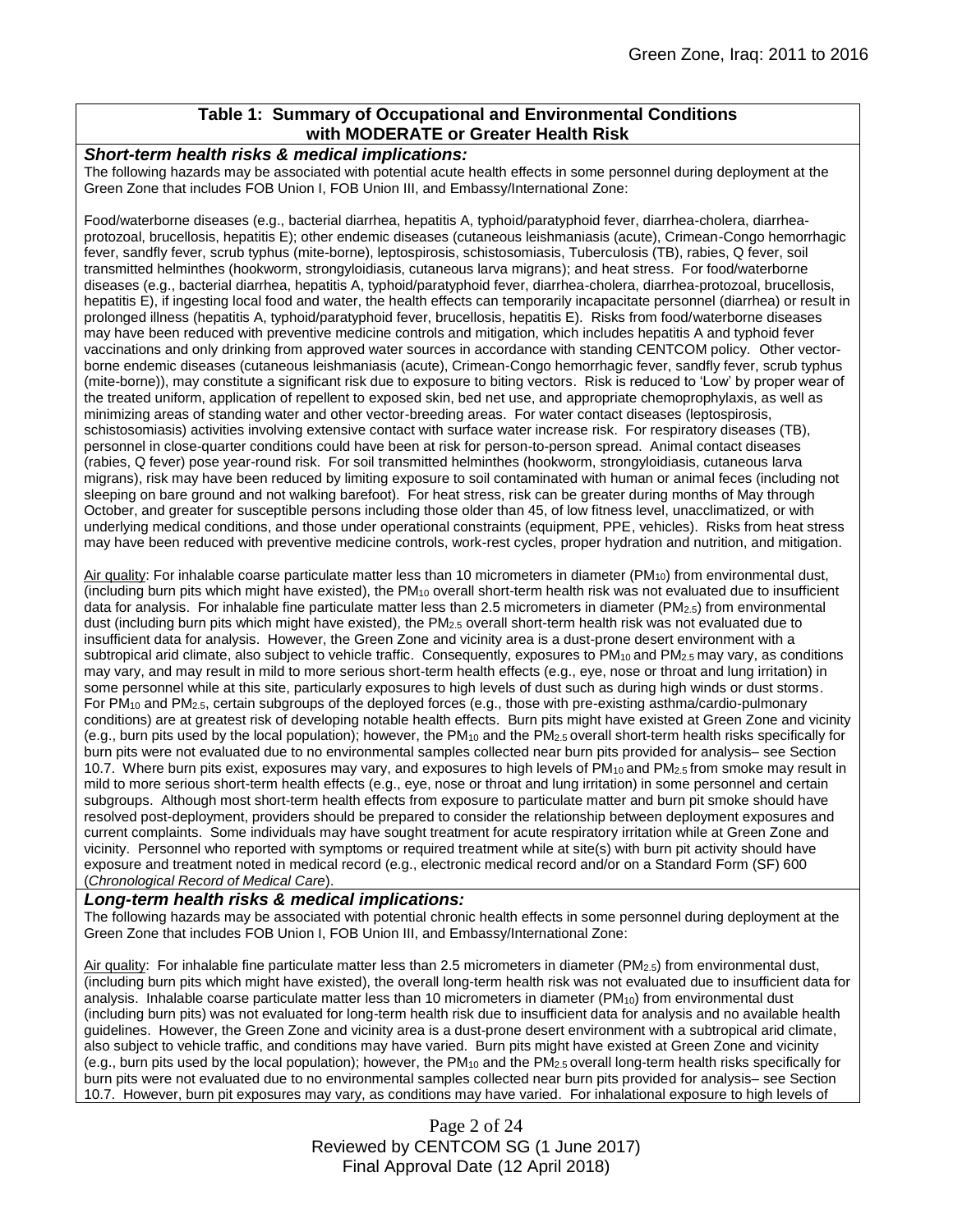dust containing PM<sub>10</sub> and PM<sub>2.5</sub>, such as during high winds or dust storms, and for exposures to burn pit smoke, it is considered possible that some otherwise healthy personnel, who were exposed for a long-term period to dust and particulate matter, could develop certain health conditions (e.g., reduced lung function, cardiopulmonary disease). Personnel with a history of asthma or cardiopulmonary disease could potentially be more likely to develop such chronic health conditions. While the dust and particulate matter exposures and exposures to burn pits are acknowledged, at this time there were no specific recommended, post-deployment medical surveillance evaluations or treatments. Providers should still consider overall individual health status (e.g., any underlying conditions/susceptibilities) and any potential unique individual exposures (such as burn pits/barrels, incinerators, occupational or specific personal dosimeter data) when assessing individual concerns. Certain individuals may need to be followed/evaluated for specific occupational exposures/injuries (e.g., annual audiograms as part of the medical surveillance for those enrolled in the Hearing Conservation Program; and personnel covered by Respiratory Protection Program and/or Hazardous Waste/Emergency Responders Medical Surveillance).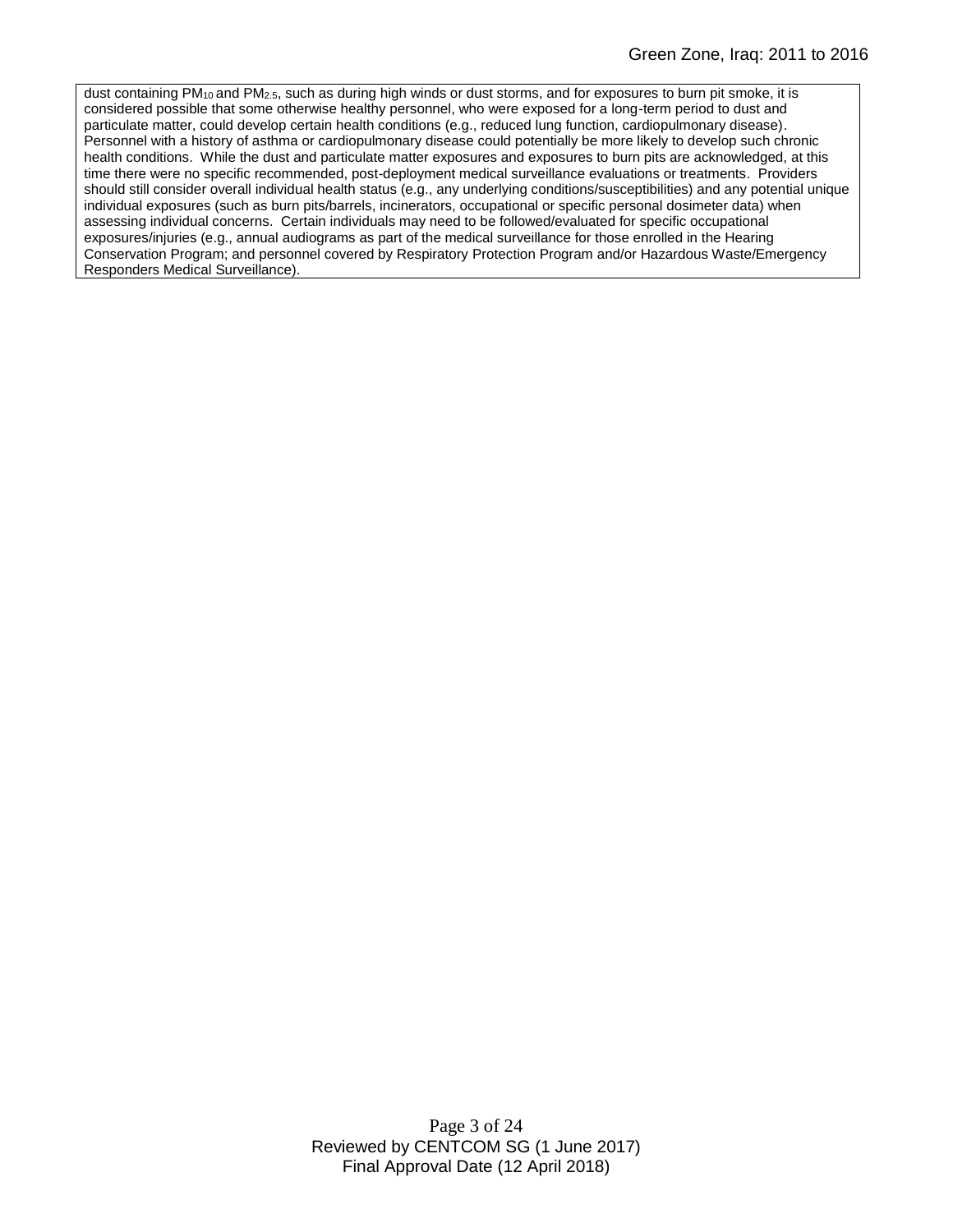| Source of<br><b>Identified Health</b><br>Risk <sup>3</sup>                                | Unmitigated Health Risk Estimate <sup>4</sup>                                                                                                                                                                                                                                                                                                                                                                                                                                                                                                                                                                                                                                                                                                                                                                                  | <b>Control Measures</b><br>Implemented                                                                                                                | <b>Residual Health Risk Estimate<sup>4</sup></b>                                                                                                                                                                                                                                                                                                                                                                                                                                                                                                                                                                                                                                                                                                                                                                        |
|-------------------------------------------------------------------------------------------|--------------------------------------------------------------------------------------------------------------------------------------------------------------------------------------------------------------------------------------------------------------------------------------------------------------------------------------------------------------------------------------------------------------------------------------------------------------------------------------------------------------------------------------------------------------------------------------------------------------------------------------------------------------------------------------------------------------------------------------------------------------------------------------------------------------------------------|-------------------------------------------------------------------------------------------------------------------------------------------------------|-------------------------------------------------------------------------------------------------------------------------------------------------------------------------------------------------------------------------------------------------------------------------------------------------------------------------------------------------------------------------------------------------------------------------------------------------------------------------------------------------------------------------------------------------------------------------------------------------------------------------------------------------------------------------------------------------------------------------------------------------------------------------------------------------------------------------|
| <b>AIR</b>                                                                                |                                                                                                                                                                                                                                                                                                                                                                                                                                                                                                                                                                                                                                                                                                                                                                                                                                |                                                                                                                                                       |                                                                                                                                                                                                                                                                                                                                                                                                                                                                                                                                                                                                                                                                                                                                                                                                                         |
| Particulate<br>matter less than<br>10 micrometers<br>in diameter<br>$(PM_{10})$           | Short-term: Not enough data were<br>available for analysis to characterize<br>health risk. Daily levels vary acute<br>health effects (e.g., upper respiratory<br>tract irritation) more pronounced during<br>days with elevated PM levels. More<br>serious effects are possible in<br>susceptible persons (e.g., those with<br>asthma/pre-existing respiratory<br>diseases).                                                                                                                                                                                                                                                                                                                                                                                                                                                   | Limiting strenuous<br>physical activities when air<br>quality is especially poor<br>and actions such as<br>closing tent flaps,<br>windows, and doors. | Short-term: Not enough data were<br>available for analysis to characterize<br>health risk. Daily levels vary acute<br>health effects (e.g., upper respiratory<br>tract irritation) more pronounced during<br>days with elevated PM levels. More<br>serious effects are possible in<br>susceptible persons (e.g., those with<br>asthma/pre-existing respiratory<br>diseases)                                                                                                                                                                                                                                                                                                                                                                                                                                             |
|                                                                                           | Long-term: No health guidelines                                                                                                                                                                                                                                                                                                                                                                                                                                                                                                                                                                                                                                                                                                                                                                                                |                                                                                                                                                       | Long-term: No health guidelines                                                                                                                                                                                                                                                                                                                                                                                                                                                                                                                                                                                                                                                                                                                                                                                         |
| Particulate<br>matter less than<br>2.5 micrometers<br>in diameter<br>(PM <sub>2.5</sub> ) | Short-term: Not enough data were<br>available for analysis to characterize<br>health risk. Because Green Zone is<br>situated in a dust-prone desert<br>environment with a subtropical arid<br>climate, a majority of the time mild<br>acute (short-term) health effects are<br>anticipated. Elevated levels may<br>produce mild eye, nose, or throat<br>irritation in some personnel and pre-<br>existing health conditions (e.g.,<br>asthma, or cardiopulmonary diseases)<br>may be exacerbated.<br>Long-term: Not enough data were<br>available for analysis to characterize<br>health risk. A small percentage of<br>personnel may be at increased risk for<br>developing chronic conditions.<br>Particularly those more susceptible to<br>acute effects (e.g., those with<br>asthma/pre-existing respiratory<br>diseases). | Limiting strenuous<br>physical activities when air<br>quality is especially poor<br>and actions such as<br>closing tent flaps,<br>windows, and doors. | Short-term: Not enough data were<br>available for analysis to characterize<br>health risk. Because Green Zone is<br>situated in a dust-prone desert<br>environment with a subtropical arid<br>climate, a majority of the time mild<br>acute (short-term) health effects are<br>anticipated. Elevated levels may<br>produce mild eye, nose, or throat<br>irritation in some personnel and pre-<br>existing health conditions (e.g.,<br>asthma, or cardiopulmonary diseases)<br>may be exacerbated.<br>Long-term: Not enough data were<br>available for analysis to characterize<br>health risk. A small percentage of<br>personnel may be at increased risk for<br>developing chronic conditions.<br>Particularly those more susceptible to<br>acute effects (e.g., those with<br>asthma/existing respiratory diseases). |
| <b>ENDEMIC</b><br><b>DISEASE</b>                                                          |                                                                                                                                                                                                                                                                                                                                                                                                                                                                                                                                                                                                                                                                                                                                                                                                                                |                                                                                                                                                       |                                                                                                                                                                                                                                                                                                                                                                                                                                                                                                                                                                                                                                                                                                                                                                                                                         |
| Food<br>borne/Waterborne<br>(e.g., diarrhea-<br>bacteriological)                          | Short-term: Variable, (bacterial<br>diarrhea, hepatitis A, typhoid fever) to<br>Moderate (diarrhea-cholera, diarrhea-<br>protozoal, brucellosis and hepatitis E).<br>If local food/water were consumed, the<br>health effects can temporarily<br>incapacitate personnel (diarrhea) or<br>result in prolonged illness (hepatitis A,<br>typhoid fever, brucellosis, hepatitis E).                                                                                                                                                                                                                                                                                                                                                                                                                                                | Preventive measures<br>include Hepatitis A and<br>Typhoid fever vaccination<br>and consumption of food<br>and water only from<br>approved sources.    | Short-term: Low to none                                                                                                                                                                                                                                                                                                                                                                                                                                                                                                                                                                                                                                                                                                                                                                                                 |
|                                                                                           | Long-term: none identified                                                                                                                                                                                                                                                                                                                                                                                                                                                                                                                                                                                                                                                                                                                                                                                                     |                                                                                                                                                       | Long-term: No data available                                                                                                                                                                                                                                                                                                                                                                                                                                                                                                                                                                                                                                                                                                                                                                                            |
| Arthropod Vector<br>Borne                                                                 | Short-term: Variable, Moderate for<br>leishmaniasis-cutaneous, Crimean-<br>Congo hemorrhagic fever, sandfly<br>fever, and typhus-miteborne; Low for<br>West Nile fever, and plague.                                                                                                                                                                                                                                                                                                                                                                                                                                                                                                                                                                                                                                            | Preventive measures<br>include proper wear of<br>treated uniform,<br>application of repellent to<br>exposed skin, and bed net                         | Short-term: Low                                                                                                                                                                                                                                                                                                                                                                                                                                                                                                                                                                                                                                                                                                                                                                                                         |
|                                                                                           | Long-term: Low (Leishmaniasis-<br>visceral infection)                                                                                                                                                                                                                                                                                                                                                                                                                                                                                                                                                                                                                                                                                                                                                                          | use, minimizing areas of<br>standing water and<br>appropriate<br>chemoprophylaxis.                                                                    | Long-term: No data available                                                                                                                                                                                                                                                                                                                                                                                                                                                                                                                                                                                                                                                                                                                                                                                            |
| Water-Contact<br>(e.g., wading,                                                           | Short-term: Moderate for leptospirosis<br>and schistosomiasis.                                                                                                                                                                                                                                                                                                                                                                                                                                                                                                                                                                                                                                                                                                                                                                 | Control measures<br>implemented: Avoid water                                                                                                          | Short-term: Moderate for leptospirosis<br>and schistosomiasis.                                                                                                                                                                                                                                                                                                                                                                                                                                                                                                                                                                                                                                                                                                                                                          |

**Table 2. Population-Based Health Risk Estimates –** Green Zone, Iraq **1, 2**

Page 4 of 24 Reviewed by CENTCOM SG (1 June 2017) Final Approval Date (12 April 2018)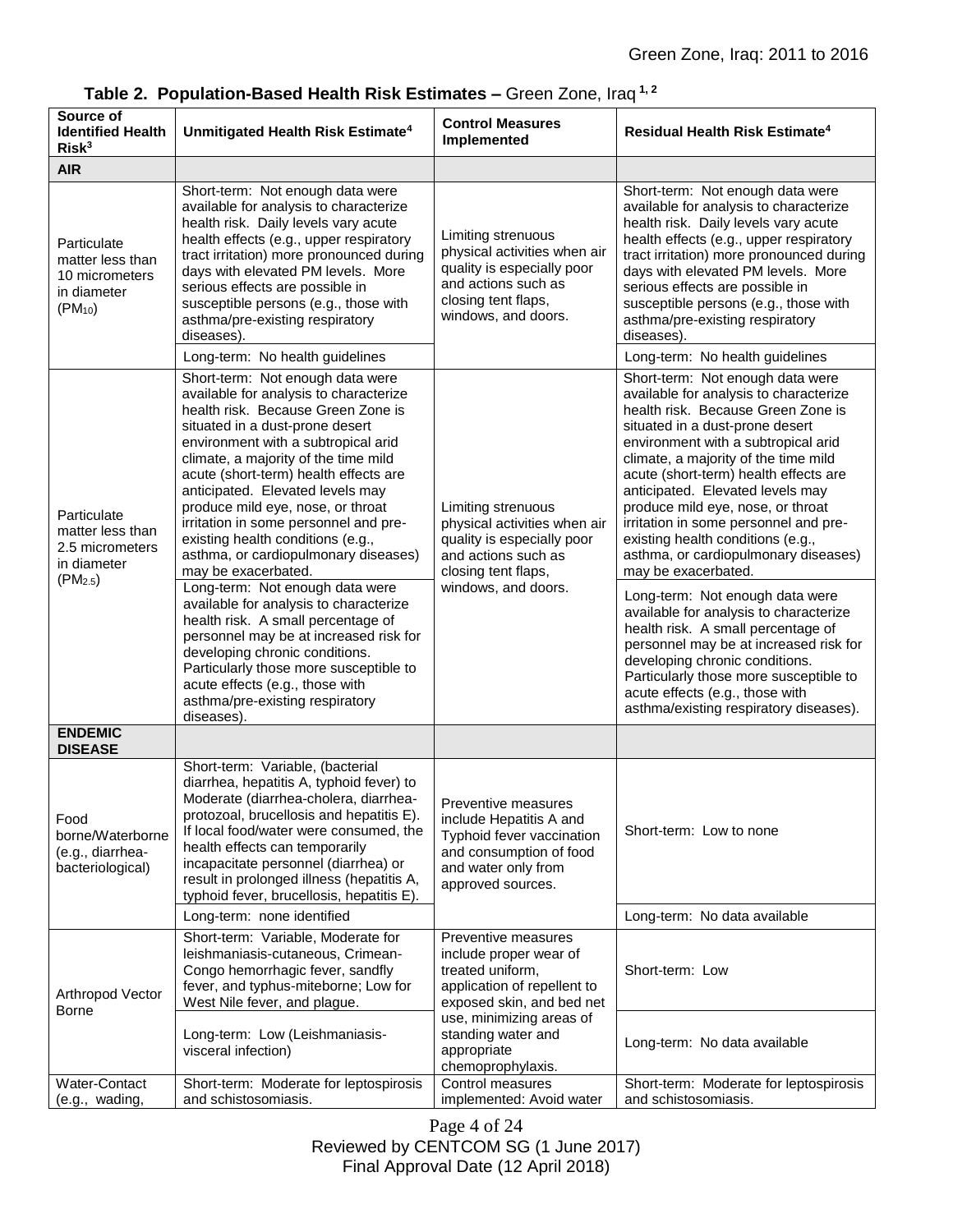| Source of<br><b>Identified Health</b><br>Risk <sup>3</sup> | Unmitigated Health Risk Estimate <sup>4</sup>                                                                                                                                                                                                                                                                                                                 | <b>Control Measures</b><br>Implemented                                                                                                                                                                                                                                                                  | Residual Health Risk Estimate <sup>4</sup>                                                                                                                                                                                                                                                                                                                                                                 |
|------------------------------------------------------------|---------------------------------------------------------------------------------------------------------------------------------------------------------------------------------------------------------------------------------------------------------------------------------------------------------------------------------------------------------------|---------------------------------------------------------------------------------------------------------------------------------------------------------------------------------------------------------------------------------------------------------------------------------------------------------|------------------------------------------------------------------------------------------------------------------------------------------------------------------------------------------------------------------------------------------------------------------------------------------------------------------------------------------------------------------------------------------------------------|
| swimming)                                                  | Long-term: No data available                                                                                                                                                                                                                                                                                                                                  | contact and recreational<br>water activities, properly<br>wear of the uniform<br>(especially footwear), and<br>utilize protective coverings<br>for cuts/abraded skin.                                                                                                                                   | Long-term: No data available                                                                                                                                                                                                                                                                                                                                                                               |
| Respiratory                                                | Short-term: Variable; Moderate for<br>tuberculosis (TB) to Low for<br>meningococcal meningitis and Middle<br>East respiratory syndrome coronavirus<br>(MERS-CoV).                                                                                                                                                                                             | Providing adequate living<br>and work space; medical<br>screening; vaccination                                                                                                                                                                                                                          | Short-term: Low                                                                                                                                                                                                                                                                                                                                                                                            |
|                                                            | Long-term: No data available                                                                                                                                                                                                                                                                                                                                  |                                                                                                                                                                                                                                                                                                         | Long-term: No data available                                                                                                                                                                                                                                                                                                                                                                               |
| <b>Animal Contact</b>                                      | Short-term: Variable; Moderate for<br>rabies and Q-fever, and Low for<br>anthrax and avian influenza.                                                                                                                                                                                                                                                         | Prohibiting contact with,<br>adoption, or feeding of<br>feral animals IAW U.S.                                                                                                                                                                                                                          | Short-term: No data available                                                                                                                                                                                                                                                                                                                                                                              |
|                                                            | Long-term: Low (rabies)                                                                                                                                                                                                                                                                                                                                       | <b>Central Command</b><br>(CENTCOM) General<br>Order (GO) 1C. Risks are<br>further reduced in the<br>event of assessed contact<br>by prompt post-exposure<br>rabies prophylaxis IAW<br>The Center for Disease<br>Control's (CDC) Advisory<br>Committee on<br><b>Immunization Practices</b><br>guidance. | Long-term: No data available                                                                                                                                                                                                                                                                                                                                                                               |
| Soil-transmitted                                           | Short-term: Moderate for soil<br>transmitted helminthes (hookworm,<br>strongyloidiasis, and cutaneous larva<br>migrans).                                                                                                                                                                                                                                      | Risk was reduced to Low<br>by limiting exposure to soil<br>contaminated with human<br>or animal feces (including<br>sleeping on bare ground,<br>and walking barefoot).                                                                                                                                  | Short-term: Low                                                                                                                                                                                                                                                                                                                                                                                            |
|                                                            | Long-term: No data available                                                                                                                                                                                                                                                                                                                                  |                                                                                                                                                                                                                                                                                                         | Long-term: No data available                                                                                                                                                                                                                                                                                                                                                                               |
| <b>VENOMOUS</b><br><b>ANIMAL/</b><br><b>INSECTS</b>        |                                                                                                                                                                                                                                                                                                                                                               |                                                                                                                                                                                                                                                                                                         |                                                                                                                                                                                                                                                                                                                                                                                                            |
| Snakes,<br>scorpions, and                                  | Short-term: Low; if encountered,<br>effects of venom vary with species<br>from mild, localized swelling to<br>potentially lethal effects.                                                                                                                                                                                                                     | Risk reduced by avoiding<br>contact, proper wear of<br>uniform (especially<br>footwear), and proper and<br>timely treatment.                                                                                                                                                                            | Short-term: Low; if encountered,<br>effects of venom vary with species<br>from mild, localized swelling to<br>potentially lethal effects.                                                                                                                                                                                                                                                                  |
| spiders                                                    | Long-term: No data available                                                                                                                                                                                                                                                                                                                                  |                                                                                                                                                                                                                                                                                                         | Long-term: No data available                                                                                                                                                                                                                                                                                                                                                                               |
| <b>HEAT/COLD</b><br><b>STRESS</b>                          |                                                                                                                                                                                                                                                                                                                                                               |                                                                                                                                                                                                                                                                                                         |                                                                                                                                                                                                                                                                                                                                                                                                            |
| Heat                                                       | Short-term: Variable; risk of heat<br>injury is High for May - October, and<br>Low for all other months.<br>Long-term: Low, the long-term risk<br>was Low. However, the risk may be<br>greater to certain susceptible persons-<br>those older (i.e., greater than 45<br>years), in lesser physical shape, or<br>with underlying medical/health<br>conditions. | Work-rest cycles, proper<br>hydration and nutrition,<br>and Wet Bulb Globe<br>Temperature (WBGT)<br>monitoring.                                                                                                                                                                                         | Short-term: Variable; risk of heat<br>injury in unacclimatized or susceptible<br>personnel is High for May - October,<br>and Low for all other months.<br>Long-term: Low, the long-term risk is<br>Low. However, the risk may be<br>greater to certain susceptible persons-<br>those older (i.e., greater than 45<br>years), in lesser physical shape, or<br>with underlying medical/health<br>conditions. |
| Cold                                                       | Short-term: Low risk of cold<br>stress/injury.                                                                                                                                                                                                                                                                                                                | Risks from cold stress<br>reduced with protective                                                                                                                                                                                                                                                       | Short-term: Low risk of cold<br>stress/injury.                                                                                                                                                                                                                                                                                                                                                             |

Page 5 of 24 Reviewed by CENTCOM SG (1 June 2017) Final Approval Date (12 April 2018)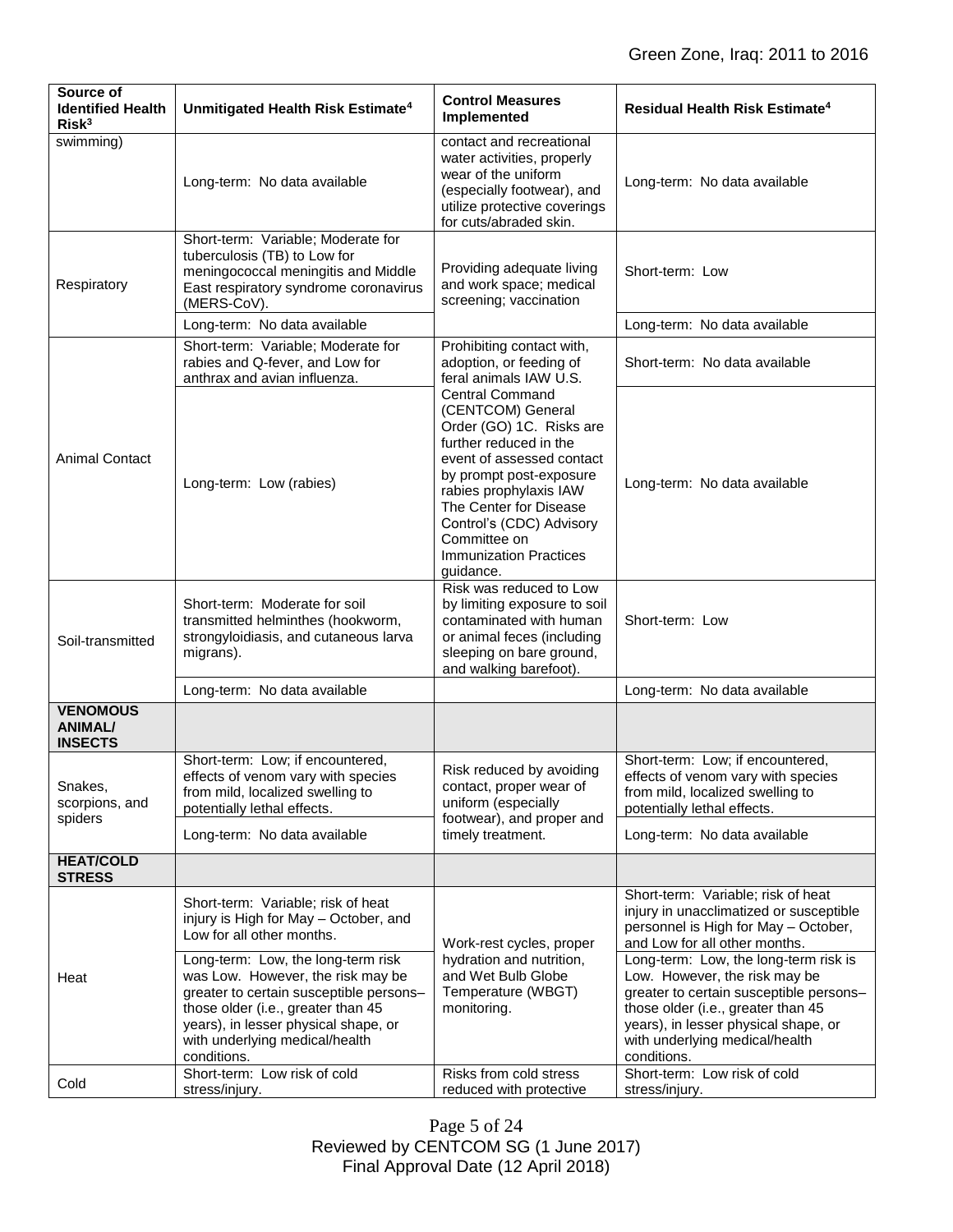| Source of<br><b>Identified Health</b><br>Risk <sup>3</sup> | Unmitigated Health Risk Estimate <sup>4</sup>                                                                                                                                                                                                                                                                                                                                                                                                                                                                                                                                                                                                                                                                                                                                                                                                                                                                                                                                                                                                                                                                                                                                                                                                                                                                | <b>Control Measures</b><br>Implemented                                                                                                                                                                                                                                                                                                                                     | <b>Residual Health Risk Estimate<sup>4</sup></b>                                                                                                                                                                                                                                                                                                                                                                                                                                                                                                                                                                                                                                                                                                                                                                                                                                                                                                                                                                                                                                                                                                                                                                                                                                                             |
|------------------------------------------------------------|--------------------------------------------------------------------------------------------------------------------------------------------------------------------------------------------------------------------------------------------------------------------------------------------------------------------------------------------------------------------------------------------------------------------------------------------------------------------------------------------------------------------------------------------------------------------------------------------------------------------------------------------------------------------------------------------------------------------------------------------------------------------------------------------------------------------------------------------------------------------------------------------------------------------------------------------------------------------------------------------------------------------------------------------------------------------------------------------------------------------------------------------------------------------------------------------------------------------------------------------------------------------------------------------------------------|----------------------------------------------------------------------------------------------------------------------------------------------------------------------------------------------------------------------------------------------------------------------------------------------------------------------------------------------------------------------------|--------------------------------------------------------------------------------------------------------------------------------------------------------------------------------------------------------------------------------------------------------------------------------------------------------------------------------------------------------------------------------------------------------------------------------------------------------------------------------------------------------------------------------------------------------------------------------------------------------------------------------------------------------------------------------------------------------------------------------------------------------------------------------------------------------------------------------------------------------------------------------------------------------------------------------------------------------------------------------------------------------------------------------------------------------------------------------------------------------------------------------------------------------------------------------------------------------------------------------------------------------------------------------------------------------------|
|                                                            | Long-term: Low; long-term health<br>implications from cold injuries are rare<br>but can occur, especially from more<br>serious injuries such as frostbite.                                                                                                                                                                                                                                                                                                                                                                                                                                                                                                                                                                                                                                                                                                                                                                                                                                                                                                                                                                                                                                                                                                                                                   | measures such as use of<br>the buddy system, limiting<br>exposure during cold<br>weather, proper hydration<br>and nutrition, and proper<br>wear of issued protective<br>clothing.                                                                                                                                                                                          | Long-term: Low; long-term health<br>implications from cold injuries are rare<br>but can occur, especially from more<br>serious injuries such as frostbite.                                                                                                                                                                                                                                                                                                                                                                                                                                                                                                                                                                                                                                                                                                                                                                                                                                                                                                                                                                                                                                                                                                                                                   |
| <b>Burn Pits</b>                                           | Short-term: Burn pits and/or<br>incinerators might have existed within<br>the Green Zone and vicinity (for<br>example, burn pits used by the local<br>population); however, there are no<br>sampling data to indicate their<br>presence or absence. Consequently,<br>the PM <sub>10</sub> and the PM <sub>2.5</sub> overall short-<br>term health risks specifically for burn<br>pits were not evaluated - see Section<br>10.7.<br>Long-term: Burn pits and/or<br>incinerators might have existed within<br>the Green Zone and vicinity (for<br>example, burn pits used by the local<br>population); however, there are no<br>sampling data to indicate their<br>presence or absence. Consequently,<br>the $PM_{10}$ and the $PM_{2.5}$ overall long-<br>term health risks specifically for burn<br>pits were not evaluated - see Section<br>10.7. Exposure to burn pit smoke is<br>variable. Exposure to high levels of<br>$PM_{10}$ and $PM_{2.5}$ in the smoke may be<br>associated with some otherwise<br>healthy personnel who were exposed<br>for a long-term period possibly<br>developing certain health conditions<br>(e.g., reduced lung function,<br>cardiopulmonary disease). Personnel<br>with a history of asthma or<br>cardiopulmonary disease could<br>potentially be more likely to develop | Risks reduced by limiting<br>strenuous physical<br>activities when air quality<br>was especially poor; and<br>action such as closing tent<br>flaps, windows, and doors.<br>Other control measures<br>included locating burn pits<br>downwind of camps.<br>increased distance from<br>troop populations, and<br>improved waste<br>segregation and<br>management techniques. | Short-term: Burn pits and/or<br>incinerators might have existed within<br>the Green Zone and vicinity (for<br>example, burn pits used by the local<br>population); however, there are no<br>sampling data to indicate their<br>presence or absence. Consequently,<br>the PM <sub>10</sub> and the PM <sub>2.5</sub> overall short-<br>term health risks specifically for burn<br>pits were not evaluated - see Section<br>10.7.<br>Long-term: Burn pits and/or<br>incinerators might have existed within<br>the Green Zone and vicinity (for<br>example, burn pits used by the local<br>population); however, there are no<br>sampling data to indicate their<br>presence or absence. Consequently,<br>the $PM_{10}$ and the $PM_{2.5}$ overall long-<br>term health risks specifically for burn<br>pits were not evaluated - see Section<br>10.7. Exposure to burn pit smoke is<br>variable. Exposure to high levels of<br>$PM_{10}$ and $PM_{2.5}$ in the smoke may be<br>associated with some otherwise<br>healthy personnel who were exposed<br>for a long-term period possibly<br>developing certain health conditions<br>(e.g., reduced lung function,<br>cardiopulmonary disease). Personnel<br>with a history of asthma or<br>cardiopulmonary disease could<br>potentially be more likely to develop |

<sup>1</sup>This Summary Table provides a qualitative estimate of population-based short- and long-term health risks associated with the occupational environment conditions at Green Zone that includes Forward Operating Base (FOB) FOB Union I, FOB Union III, and Embassy International Zone. It does not represent an individual exposure profile. Actual individual exposures and health effects depend on many variables. For example, while a chemical may have been present in the environment, if a person did not inhale, ingest, or contact a specific dose of the chemical for adequate duration and frequency, then there may have been no health risk. Alternatively, a person at a specific location may have experienced a unique significant individual exposure. Any such person seeking medical care should have their specific exposure documented in an SF600.

 $^2$  This assessment is based on specific environmental sampling data and reports obtained from 1 June 2011 through 31 December 2016. Sampling locations are assumed to be representative of exposure points for the camp population, but may not reflect all the fluctuations in environmental quality or capture unique exposure incidents.

<sup>3</sup>This Summary Table is organized by major categories of identified sources of health risk. It only lists those sub-categories specifically identified and addressed at Green Zone. The health risks are presented as Low, Moderate, High, or Extremely High for both acute and chronic health effects. The health risk level is based on an assessment of both the potential severity of the health effects that could be caused and probability of the exposure that would produce such health effects. Details can be obtained from the Army Public Health Center (APHC). Where applicable, "None Identified" is used when though a potential exposure is identified, and no health risks of either a specific acute or chronic health effects are determined. More detailed descriptions of OEH exposures that are evaluated but determined to pose no health risk are discussed in the following sections of this report.

4Health risks in this Summary Table are based on quantitative surveillance thresholds (e.g., endemic disease rates; host/vector/pathogen surveillance) or screening levels, e.g., Military Exposure Guidelines (MEGs) for chemicals*.* Some previous assessment reports may provide slightly inconsistent health risk estimates because quantitative criteria such as MEGs may have changed since the samples were originally

> Page 6 of 24 Reviewed by CENTCOM SG (1 June 2017) Final Approval Date (12 April 2018)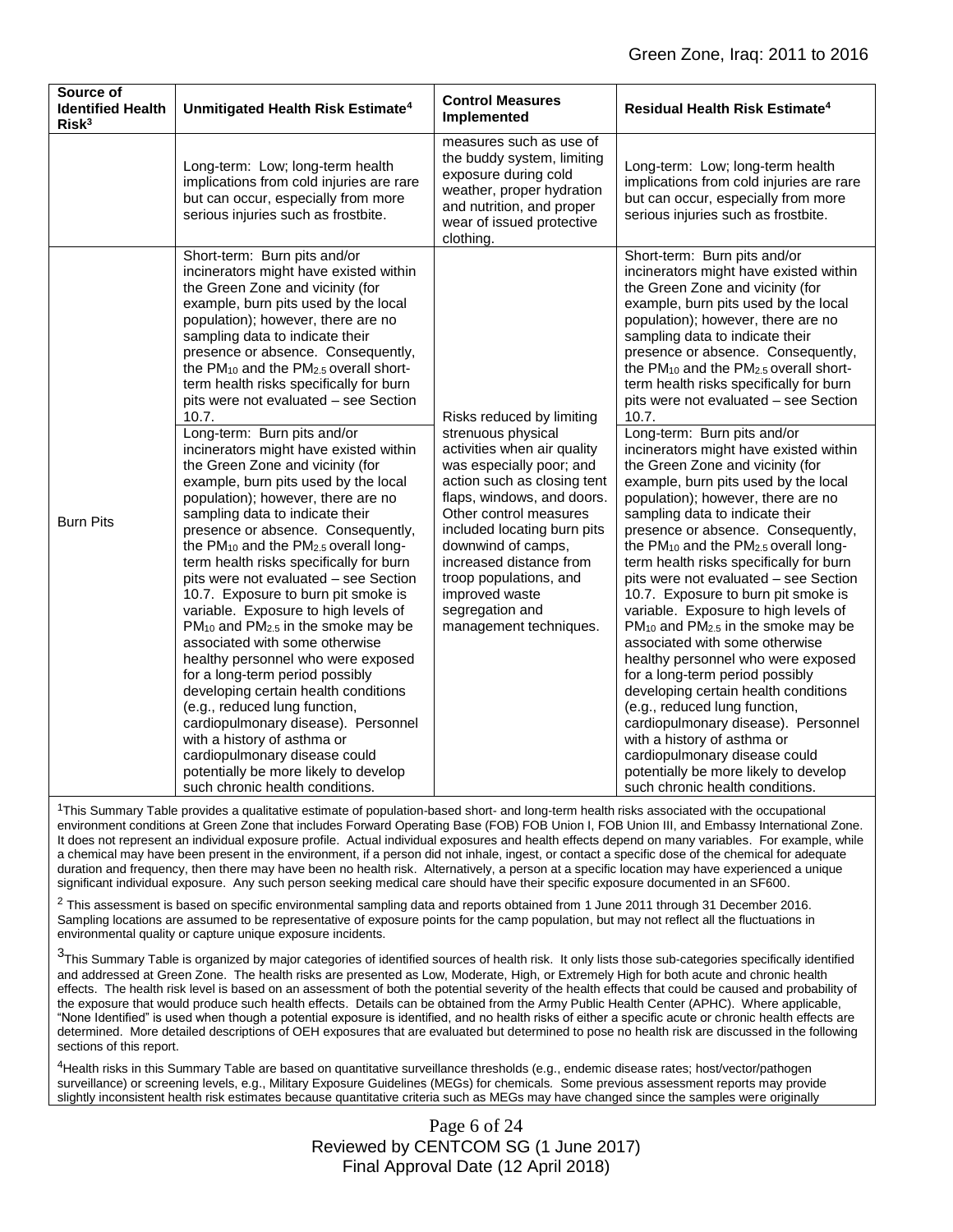| Source of<br><b>Identified Health</b><br>Risk <sup>3</sup>                                                                                               | Unmitigated Health Risk Estimate <sup>4</sup> | <b>Control Measures</b><br>Implemented | Residual Health Risk Estimate <sup>4</sup> |  |  |
|----------------------------------------------------------------------------------------------------------------------------------------------------------|-----------------------------------------------|----------------------------------------|--------------------------------------------|--|--|
| evaluated and/or because this assessment makes use of all historic site data while previous reports may have only been based on a select few<br>samples. |                                               |                                        |                                            |  |  |
|                                                                                                                                                          |                                               |                                        |                                            |  |  |
|                                                                                                                                                          |                                               |                                        |                                            |  |  |
|                                                                                                                                                          |                                               |                                        |                                            |  |  |
|                                                                                                                                                          |                                               |                                        |                                            |  |  |
|                                                                                                                                                          |                                               |                                        |                                            |  |  |
|                                                                                                                                                          |                                               |                                        |                                            |  |  |

Page 7 of 24 Reviewed by CENTCOM SG (1 June 2017) Final Approval Date (12 April 2018)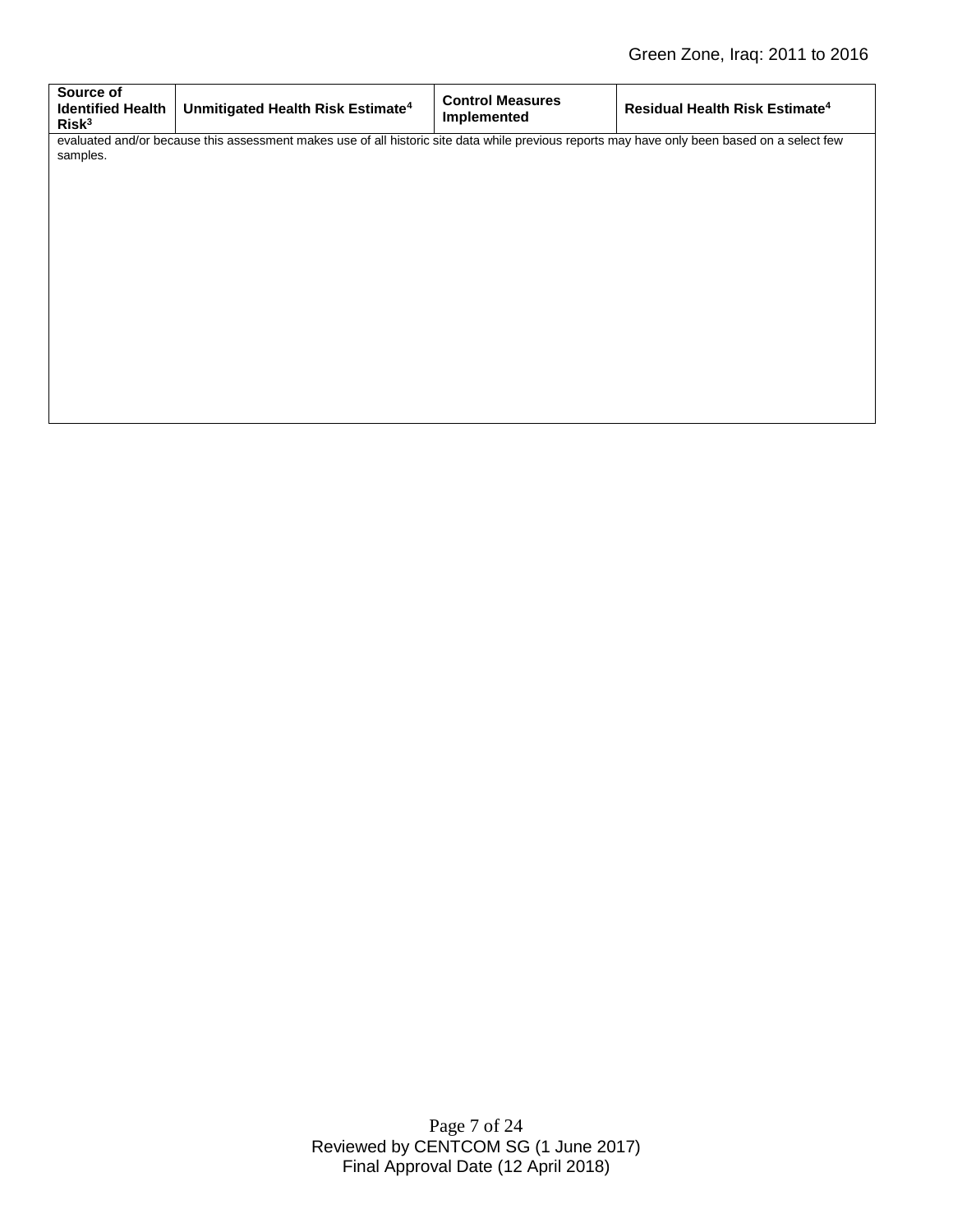## **1 Discussion of Health Risks Green Zone, Iraq by Source**

The following sections provide additional information about the OEH conditions summarized above. All risk assessments were performed using the methodology described in the U.S. Army Public Health Command Technical Guide 230, *Environmental Health Risk Assessment, and Chemical Exposure Guidelines for Deployed Military Personnel* (Reference 4). All OEH risk estimates represent residual risk after accounting for preventive controls in place. Occupational exposures and exposures to endemic diseases are greatly reduced by preventive measures. For environmental exposures related to airborne dust, there are limited preventive measures available, and available measures have little efficacy in reducing exposure to ambient conditions.

The ProUCL version 5.0 software package was used for statistical analyses (Reference 5). Means are followed by standard deviation (SD). Risk characterization was based on the 95 percent upper confidence level of the arithmetic mean (95% UCL) or the arithmetic mean depending on the quality and quantity of the data being evaluated. The sample mean is an uncertain estimate of the true mean of the population exposure point concentration (PEPC). The 95% UCL reduces the uncertainty inherent in the sample mean and states with a higher level of confidence that the mean PEPC is no greater than the 95% UCL.

## **2 Air**

## 2.1 Site-Specific Sources Identified

The city of Baghdad sits on part of the delta lowland region of Iraq and the Green Zone was located on a vast plain bisected by the River Tigris. Airborne environmental hazards within the Green Zone include wind-blown sand and dust and vehicle emissions. A cement plant used to be located on former Camp Blackhawk. There were several industrial operations in the area that include numerous oil refineries, food processing plants, tanneries, textile mills and metal fabrications. Typical military operations, including vehicular traffic, generators, and other local sources also contribute to the ambient environment at these locations.

Inhalational exposure to high levels of dust and particulate matter, such as during high winds or dust storms may result in mild to more serious short-term health effects (e.g., eye, nose or throat and lung irritation) in some personnel. Additionally, certain subgroups of the deployed forces (e.g., those with pre-existing asthma/cardio pulmonary conditions) are at greatest risk of developing notable health effects.

## 2.2 Particulate matter

Particulate matter (PM) is a complex mixture of extremely small particles suspended in the air. The PM includes solid particles and liquid droplets emitted directly into the air by sources such as: power plants, motor vehicles, aircraft, generators, construction activities, fires, and natural windblown dust. The PM can include sand, soil, metals, volatile organic compounds (VOC), allergens, and other compounds such as nitrates or sulfates that are formed by condensation or transformation of combustion exhaust. The PM composition and particle size vary considerably depending on the source. Generally, PM of health concern is divided into two fractions: PM<sub>10</sub>, which includes coarse particles with a diameter of 10 micrometers or less, and fine particles less than 2.5 micrometers ( $PM_{2.5}$ ), which can reach the deepest regions of the lungs when inhaled. Exposure to excessive PM is linked to a variety of potential health effects.

> Page 8 of 24 Reviewed by CENTCOM SG (1 June 2017) Final Approval Date (12 April 2018)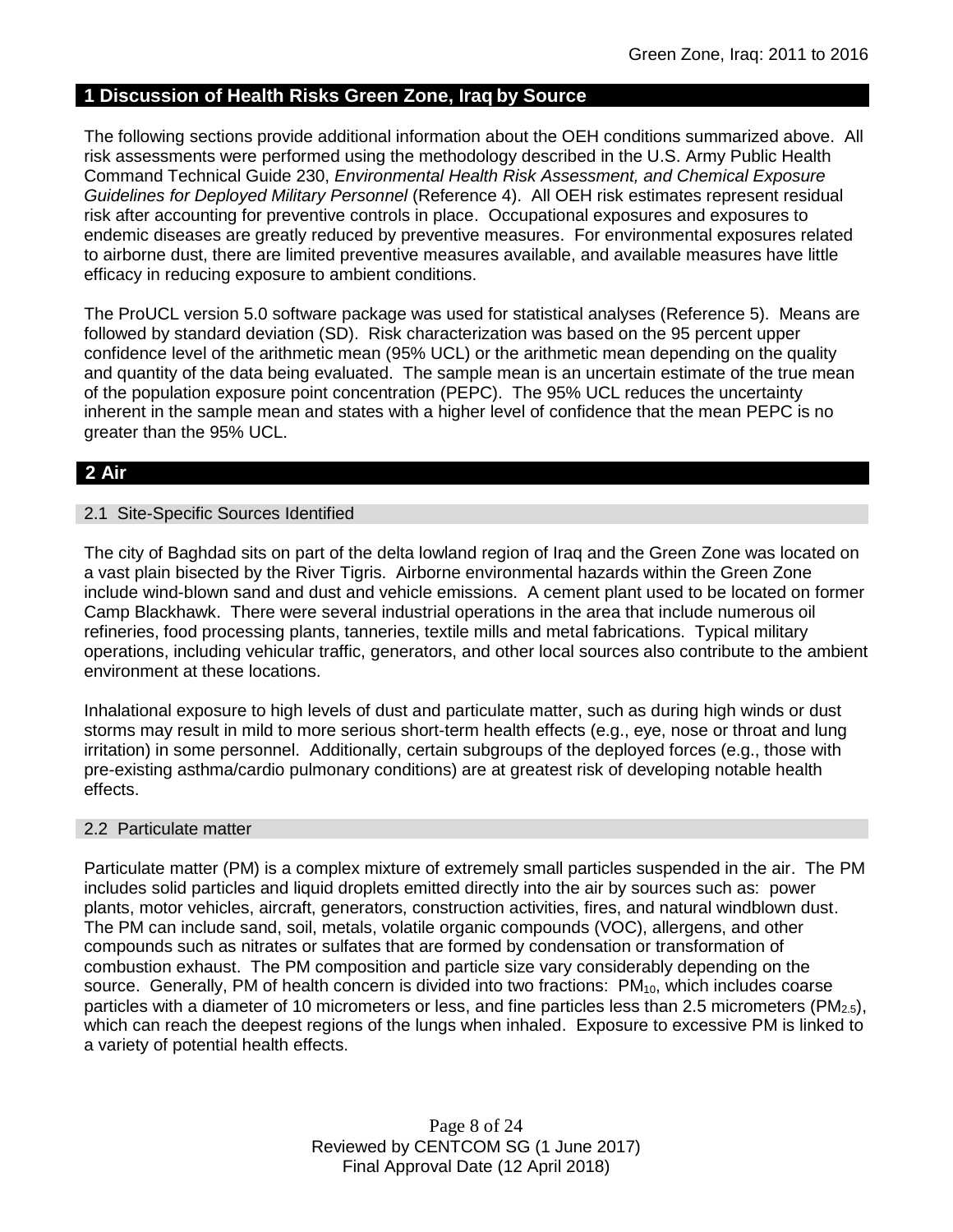## 2.3 Particulate matter, less than 10 micrometers ( $PM_{10}$ )

2.3.1 Exposure Guidelines:

Short Term (24-hour)  $PM_{10}$  (micrograms per cubic meter, μg/m<sup>3</sup>):

- Negligible MEG =  $250$   $\bullet$  Not defined and not available.
- $\bullet$  Marginal MEG = 420
- Critical MEG =  $600$

2.3.2 Sample data/Notes:

One valid PM<sub>10</sub> air sample was collected on 22 December 2016 at FOB Union III. The 24-hour PM<sub>10</sub> concentration of 92 µg/m<sup>3</sup> was well below the negligible MEG of 250 µg/m<sup>3</sup>. There were no other PM<sub>10</sub> samples available for this assessment.

2.3.3 Short-term health risks:

Not enough data were available to evaluate a short-term health risk.

2.3.4 Long-term health risk:

**Not Evaluated-no available health guidelines**. The U. S. Environmental Protection Agency (EPA) has retracted its long-term standard (National Ambient Air Quality Standards, NAAQS) for PM<sub>10</sub> due to an inability to clearly link chronic health effects with chronic  $PM_{10}$  exposure levels.

## 2.4 Particulate Matter, less than 2.5 *micrometers* (PM2.5)

## 2.4.1 Exposure Guidelines:

Short Term (24-hour)  $PM<sub>2.5</sub>$  ( $\mu$ g/m<sup>3</sup>):

- 
- Marginal MEG =  $250$  extended to Marginal MEG =  $65$ .
- $\bullet$  Critical MEG = 500

2.4.2 Sample data/Notes:

): Long-term (1year)  $PM_{2.5}$  MEGs ( $\mu$ g/m<sup>3</sup>):

Negligible MEG = 65 Negligible MEG = 15

Long-term  $PM_{10}$  MEG ( $\mu$ g/m<sup>3</sup>):

Six valid  $PM<sub>2.5</sub>$  air samples were collected from 2013 to 2016. Two samples were taken at the Embassy/international zone in October 2013, two samples were taken in March 2015 at FOB Union I, and two samples were taken at Union III in April 2016. No samples were available from 2011, 2012 or 2014.

Four sample concentrations were below the short term negligible MEG and two samples were slightly over short term negligible MEG, but still below the marginal MEG.

2.4.3 Short-term health risks:

## **Not enough data were available to evaluate a short-term health risk.**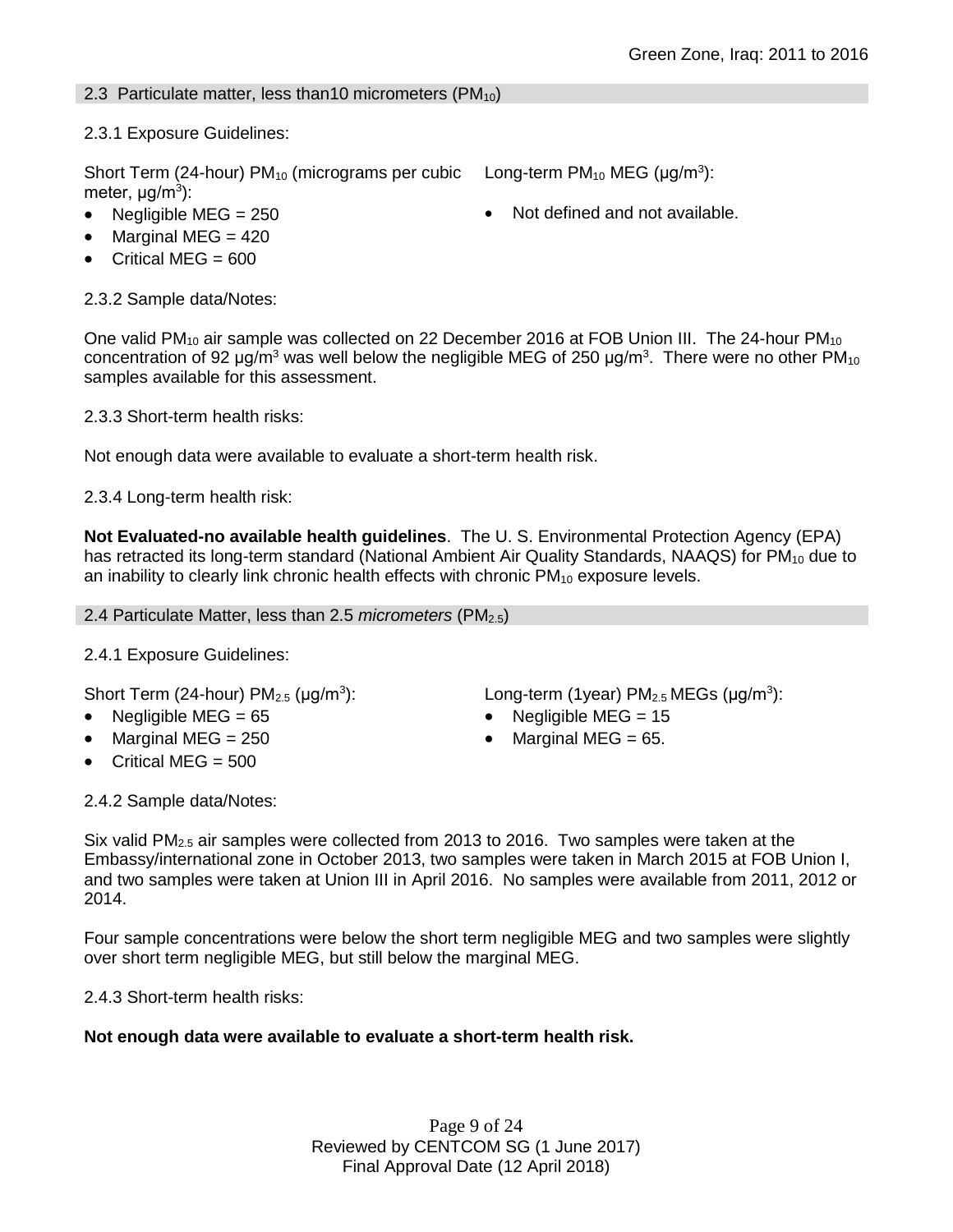## 2.4.4 Long-term health risks:

## **Not enough data were available to evaluate a long-term health risk.**

#### 2.5 Airborne Metals

## 2.5.1 Sample data/Notes:

Six valid PM<sub>2.5</sub> airborne metal samples were collected at Green Zone from October 2013 to April 2016. Two samples were collected at the Embassy/International zone in 2013, two were taken at FOB Union I during 2015, and two were taken at FOB Union III in 2016. Lead was the only airborne metal detected and it did not exceed its corresponding 1 year negligible MEG.

2.5.2 Short-term health risks:

## **Not enough data were available to evaluate a short term health risk.**

2.5.3 Long-term health risks:

#### **Not enough data were available to evaluate a short term health risk.**

#### 2.6 Volatile Organic Compounds (VOC)

#### 2.6.1 Sample data/Notes:

Two valid volatile organic chemical (VOC) air samples were collected (taken in March 2015 and January 2016) with 25 detected VOCs within the samples. Acrolein was the only VOC found at concentration over a one year negligible MEG but was well below its short term MEGs. There were not enough data to evaluate a health risk

2.6.2 Short and long-term health risks:

## **Not enough data were available to evaluate a short or long term health risk.**

## **3 Soil**

#### 3.1 Site-Specific Sources Identified

The primary soil contamination exposure pathways are dermal contact and dust inhalation. Typical parameters analyzed for included semi volatile organic compounds (SVOCs), heavy metals, polychlorinated biphenyls (PCBs), pesticides, herbicides.

3.2 Sample data/Notes:

There were no samples available to evaluate.

*3.3 Short-term health risk:*

## **No data available to evaluate a short term health risk.**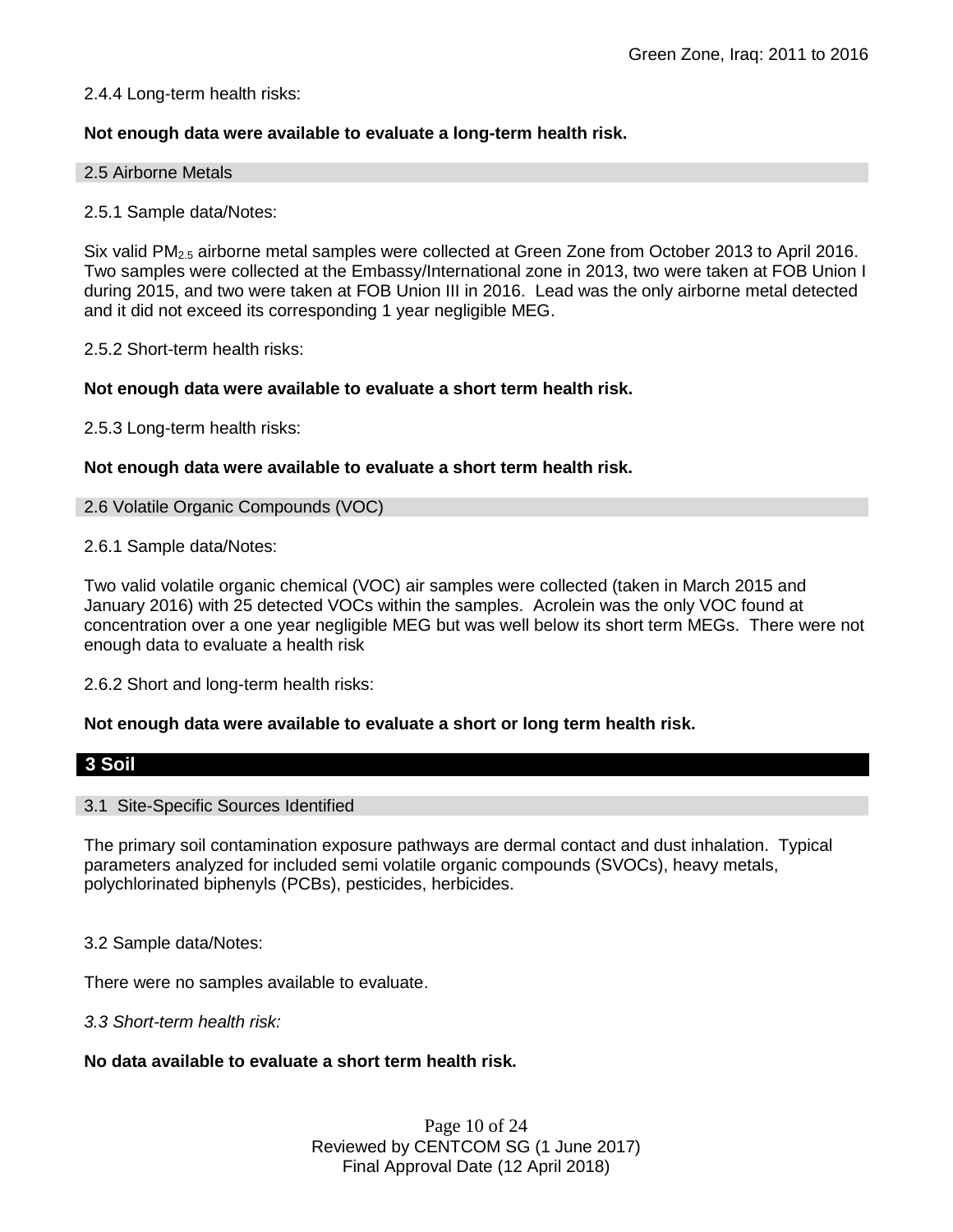## *3.4 Long-term health risk:*

## **No data available to evaluate a long term health risk.**

## **4 Water**

In order to assess the health risk to U.S. personnel from exposure to water in theater, the APHC identified the most probable exposure pathways. These are based on the administrative information provided on the field data sheets submitted with the samples taken over the timeframe being evaluated. It is assumed that 100% of all U.S. personnel at Green Zone will be directly exposed to reverse osmosis water purification unit (ROWPU) treated, disinfected fresh bulk water, bottled water, and untreated well water since this classification of water is primarily used for personal hygiene, showering, cooking, and for use at vehicle wash racks. Field data sheets indicate that bottled water is the only approved source of drinking water.

## 4.1 Drinking Water: Bottled or Packaged Water

## 4.1.1 Site-Specific Sources Identified

The OEHSA for FOB Union I (April 2015) and FOB Union III (April 2016) listed Pearl as the brand of bottled water used at the sites.

## 4.1.2 Sample data/Notes:

There were no data available for any locations within the Green Zone.

4.1.3 Short-term and long-term health risk:

## **No sample data available to evaluate a short or long term health risk.**

## 4.2 Non-Drinking Water: ROWPU

## 4.2.1 Site-Specific Sources Identified

Although the primary route of exposure for most microorganisms is ingestion of contaminated water, dermal exposure to some microorganisms, chemicals, and biologicals may also cause adverse health effects. Complete exposure pathways would include drinking, brushing teeth, personal hygiene, cooking, providing medical and dental care using a contaminated water supply or during dermal contact at vehicle or aircraft wash racks.

## 4.2.2 Sample data/Notes:

To assess the potential for adverse health effects to troops the following assumptions were made about dose and duration: All U.S. personnel at this location were expected to remain at this site for approximately 1 year. A conservative (protective) assumption is that personnel routinely consumed less than 5L/day of non-drinking water for up to 365 days (1-year). It is further assumed that control measures and/or personal protective equipment were not used.

Two ROWPU treated water (Non-Drinking) samples from March 2015 and April 2016 were sampled at FOB Union III. All detected chemicals were below their corresponding long and short term MEGs. There were no other non-drinking water samples available to evaluate.

> Page 11 of 24 Reviewed by CENTCOM SG (1 June 2017) Final Approval Date (12 April 2018)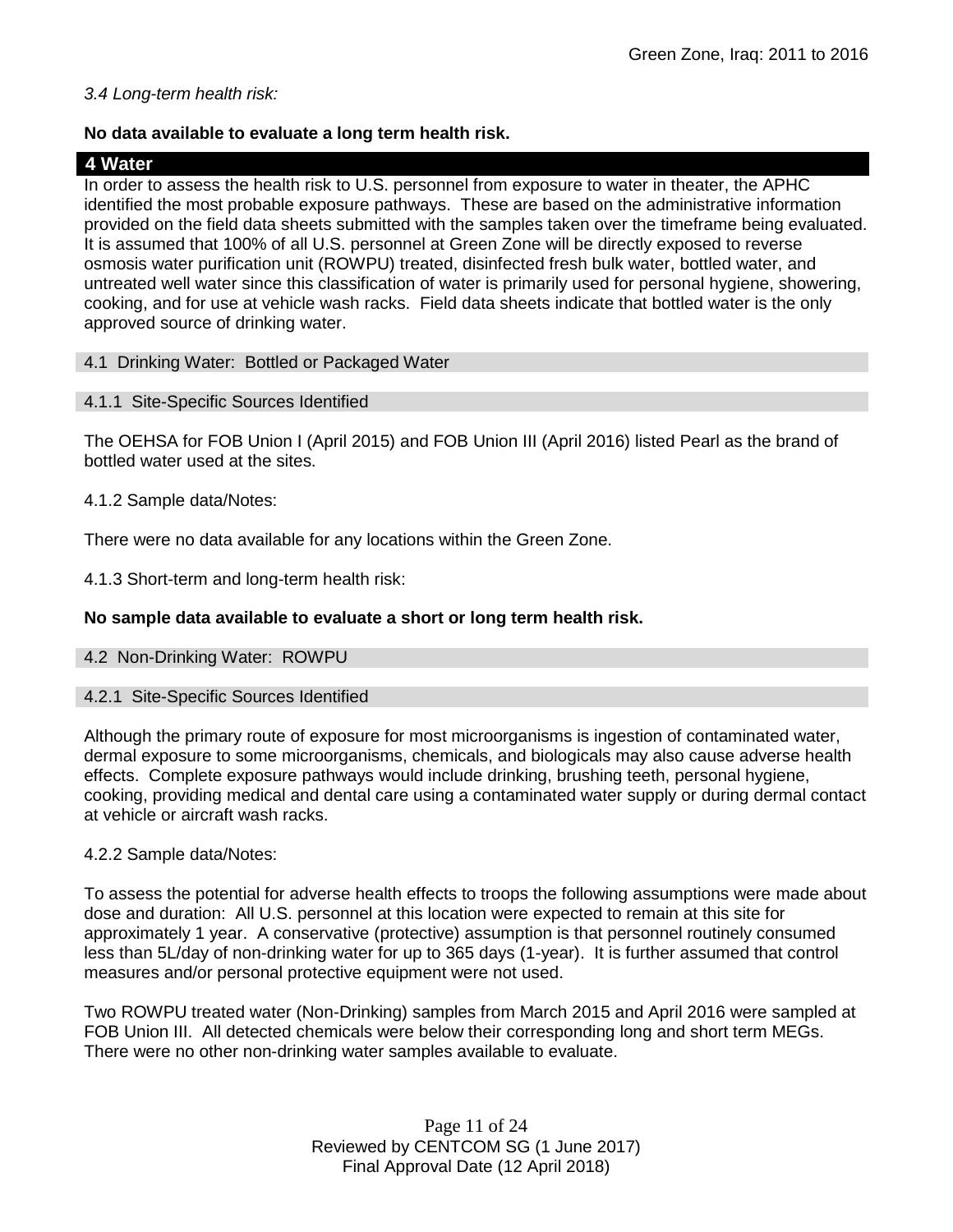4.2.3 Short and long-term health risks:

**Not enough data were available to evaluate a short or long term health risk**.

## **5 Military Unique**

5.1 Chemical Biological, Radiological Nuclear (CBRN) Weapons

No specific hazard sources were documented in the Defense Occupational and Environmental Health Readiness System (DOEHRS), or the Military Exposure Surveillance Library (MESL) from 1 June 2011 to 31 December 2016 timeframe (References 1 and 6).

#### 5.2 Depleted Uranium (DU)

No specific hazard sources were documented in the DOEHRS or MESL from 1 June 2011 to 31 December 2016 timeframe (References 1 and 6).

#### 5.3 Ionizing Radiation

No specific hazard sources were documented in the DOEHRS or MESL from 1 June 2011 to 31 December 2016 timeframe (References 1 and 6).

#### 5.4 Non-Ionizing Radiation

No specific hazard sources were documented in the DOEHRS or MESL from 1 June 2011 to 31 December 2016 timeframe (References 1 and 6).

## **6 Endemic Diseases**

This document lists the endemic diseases reported in the region, its specific health risks and severity and general health information about the diseases. USCENTCOM MOD 11 (Reference 7) lists deployment requirements, to include immunizations and chemoprophylaxis, in effect during the timeframe of this POEMS.

## 6.1 Food borne and Waterborne Diseases

Food borne and waterborne diseases in the area are transmitted through the consumption of local food and water. Local unapproved food and water sources (including ice) are heavily contaminated with pathogenic bacteria, parasites, and viruses to which most U.S. Service Members have little or no natural immunity. Effective host nation disease surveillance does not exist within the country. Only a small fraction of diseases are identified or reported in host nation personnel. Diarrheal diseases are expected to temporarily incapacitate a very high percentage of U.S. personnel within days if local food, water, or ice is consumed. Hepatitis A and typhoid fever infections typically cause prolonged illness in a smaller percentage of unvaccinated personnel. Vaccinations are required for DOD personnel and contractors. In addition, although not specifically assessed in this document, significant outbreaks of viral gastroenteritis (e.g., norovirus) and food poisoning (e.g., *Bacillus cereus*, *Clostridium perfringens*, *Staphylococcus*) may occur. Key disease risks are summarized below:

Mitigation strategies were in place and included consuming food and water from approved sources, vaccinations (when available), frequent hand washing, and general sanitation practices.

> Page 12 of 24 Reviewed by CENTCOM SG (1 June 2017) Final Approval Date (12 April 2018)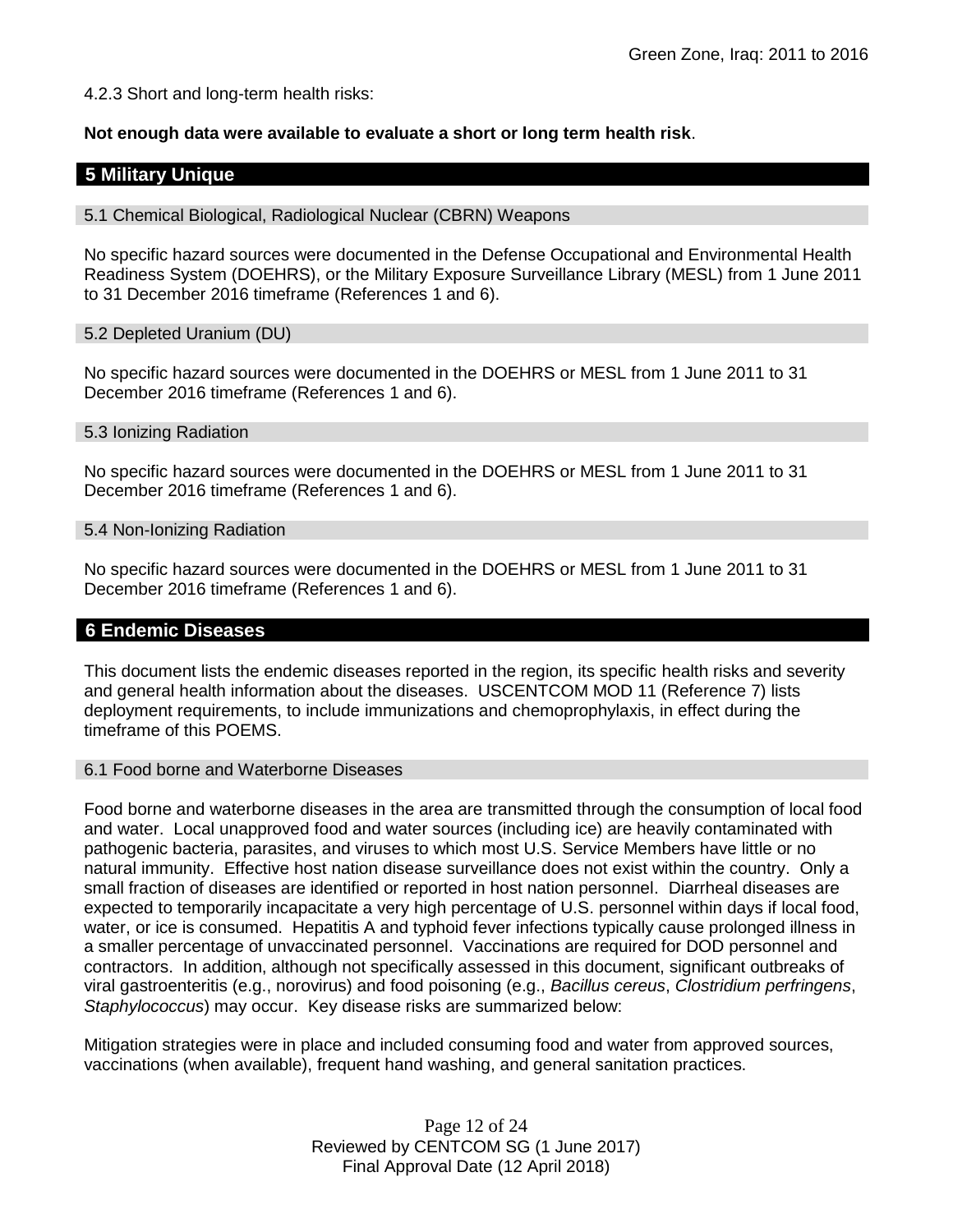## 6.1.1 Diarrheal diseases (bacteriological)

**High, mitigated to Low**: Diarrheal diseases are expected to temporarily incapacitate a very high percentage of personnel (potentially over 50% per month) within days if local food, water, or ice is consumed. Field conditions (including lack of hand washing and primitive sanitation) may facilitate person-to-person spread and epidemics. Typically mild disease treated in outpatient setting; recovery and return to duty in less than 72 hours with appropriate therapy. A small proportion of infections may require greater than 72 hours limited duty, or hospitalization.

## 6.1.2 Hepatitis A, typhoid/paratyphoid fever, and diarrhea-protozoal

**High, mitigated to Low**: Unmitigated health risk to U.S. personnel is high year round for hepatitis A and typhoid/paratyphoid fever, and Moderate for diarrhea-protozoal. Mitigation was in place to reduce the risks to low. Hepatitis A, typhoid/paratyphoid fever, and diarrhea-protozoal disease may cause prolonged illness in a small percentage of personnel (less than 1% per month). Although much rarer, other potential diseases in this area that are also considered a Moderate risk include: hepatitis E, diarrhea-cholera, and brucellosis.

## 6.1.3 Short-term Health Risks:

**Low**: The overall unmitigated short-term risk associated with food borne and waterborne diseases are considered High (bacterial diarrhea, hepatitis A, typhoid/paratyphoid fever) to Moderate (diarrheacholera, diarrhea-protozoal, brucellosis) to Low (hepatitis E) if local food or water is consumed. Preventive Medicine measures reduced the risk to Low. Confidence in the health risk estimate was high.

6.1.4 Long-term Health Risks:

## **None identified based on available data.**

## 6.2 Arthropod Vector-Borne Diseases

During the warmer months, the climate and ecological habitat support populations of arthropod vectors, including mosquitoes, ticks, mites, and sandflies. Significant disease transmission is sustained countrywide, including urban areas. Mitigation strategies were in place and included proper wear of treated uniforms, application of repellent to exposed skin, and use of bed nets and chemoprophylaxis (when applicable). Additional methods included the use of pesticides, reduction of pest/breeding habitats, and engineering controls.

## 6.2.1 Malaria

**None**: Indigenous transmission of malaria in Iraq was eliminated as of 2008 reducing risk among personnel exposed to mosquito bites to none.

## 6.2.2 Leishmaniasis

**Moderate, mitigated to Low**: The disease risk is Moderate during the warmer months when sandflies are most prevalent, but reduced to low with mitigation measures. Leishmaniasis is transmitted by sand flies. A small number of cases (less than 1% per month attack rate) could occur among personnel exposed to sandfly bites in areas with infected people, rodents, dogs, or other reservoir animals. In groups of personnel exposed to heavily infected sandflies in focal areas, attack rates can be very high (over 50%). There are two forms of the disease; cutaneous (acute form) and visceral (a more latent

> Page 13 of 24 Reviewed by CENTCOM SG (1 June 2017) Final Approval Date (12 April 2018)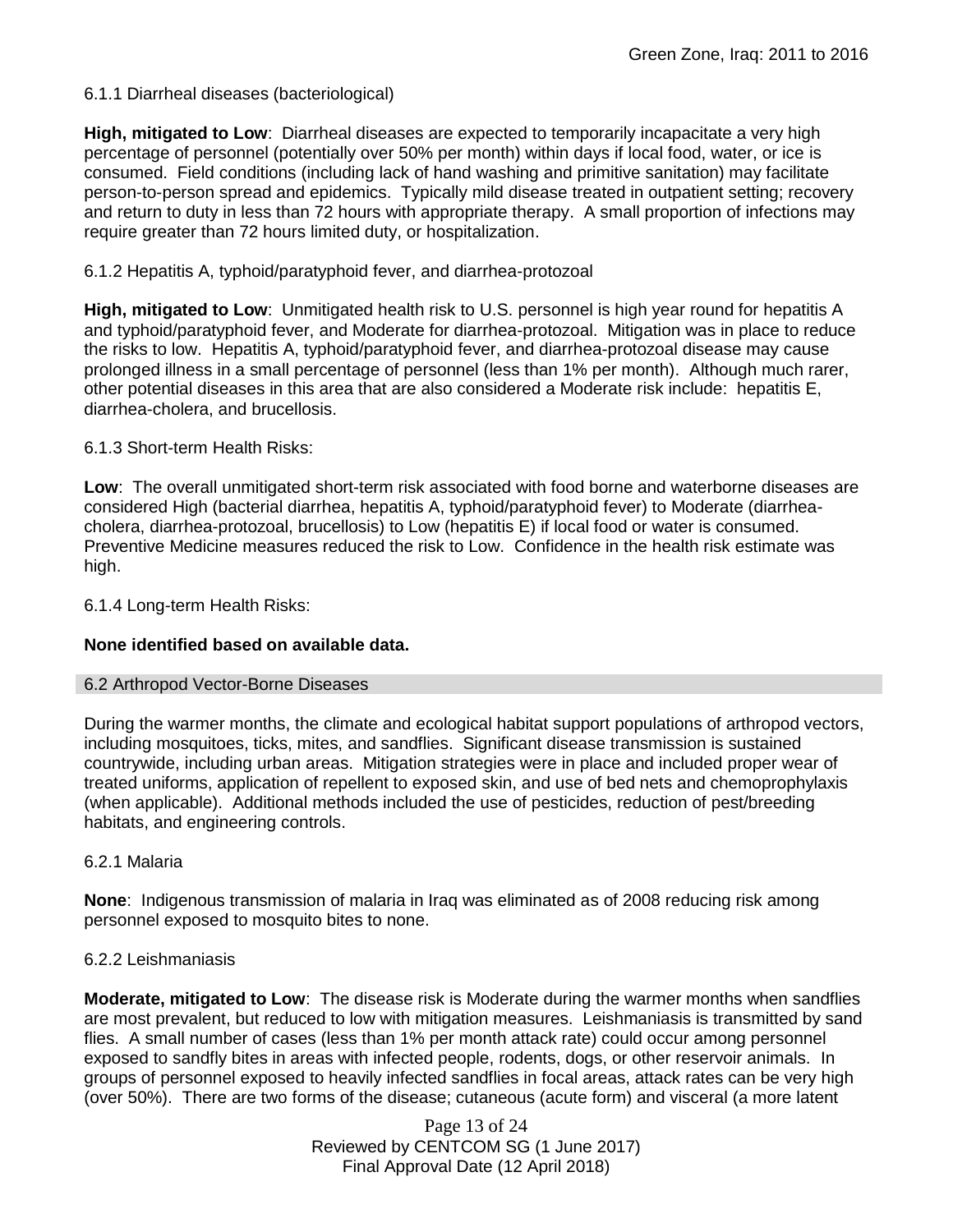form of the disease). The leishmaniasis parasites may survive for years in infected individuals and this infection may go unrecognized by physicians in the U.S. when infections become symptomatic years later. Cutaneous infection is unlikely to be debilitating, though lesions may be disfiguring. Visceral leishmaniasis disease can cause severe febrile illness, which typically requires hospitalization with convalescence over 7 days.

## 6.2.3 Crimean-Congo hemorrhagic fever

**Moderate, mitigated to Low**: Unmitigated risk is moderate, but reduced to low with mitigation measures. Crimean-Congo hemorrhagic fever occurs in rare cases (less than 0.1% per month attack rate in indigenous personnel) and is transmitted by tick bites or occupational contact with blood or secretions from infected animals. The disease typically requires intensive care with fatality rates from 5% to 50%.

## 6.2.4 Sandfly fever

**Moderate, mitigated to Low**: Sandfly fever has a Moderate risk with potential disease rates from 1% to 10% per month; under worst case conditions disease rates can be as high as 50%. Mitigation measures reduced the risk to low. The disease is transmitted by sandflies and occurs more commonly in children though adults are still at risk. Sandfly fever disease typically resulted in debilitating febrile illness requiring 1 to 7 days of supportive care followed by return to duty.

## 6.2.5 Sindbis (and Sindbis-like viruses)

**Low**: Sindbis and sindbis-like viruses are maintained in a bird-mosquito cycle in rural areas and occasionally caused limited outbreaks among humans. The viruses are transmitted by a variety of *Culex* mosquito species found primarily in rural areas. A variety of bird species may serve as reservoir or amplifying hosts. Extremely rare cases (less than 0.01% per month attack rate) could have occurred seasonally (April - November). Debilitating febrile illness often accompanied by rash typically requires 1 to 7 days of supportive care; significant arthralgias may persist for several weeks or more in some cases. This disease is associated with a low health risk estimate.

## *6.2.6 Rickettsioses, tickborne (spotted fever group)*

**Low**: Rare cases (less than 0.1% per month) of rickettsioses disease are possible among personnel exposed to tick bites. Rickettsioses are transmitted by multiple species of hard ticks, including *Rhipicephalus* spp., which are associated with dogs. Other species of ticks, including *Ixodes* are also capable of transmitting rickettsial pathogens in this group. In addition to dogs, various rodents and other animals also may serve as reservoirs. Ticks are most prevalent from April through November. Incidents can result in debilitating febrile illness, which may require 1 to 7 days of supportive care followed by return to duty. The health risk of rickettsial disease is Low.

## 6.2.7 Typhus-murine (fleaborne)

**Low**: Typhus-murine has a Low risk estimate and is assessed as present, but at unknown levels. Rare cases are possible among personnel exposed to rodents (particularly rats) and flea bites. Incidents may result in debilitating febrile illness typically requiring 1 to 7 days of supportive care followed by return to duty.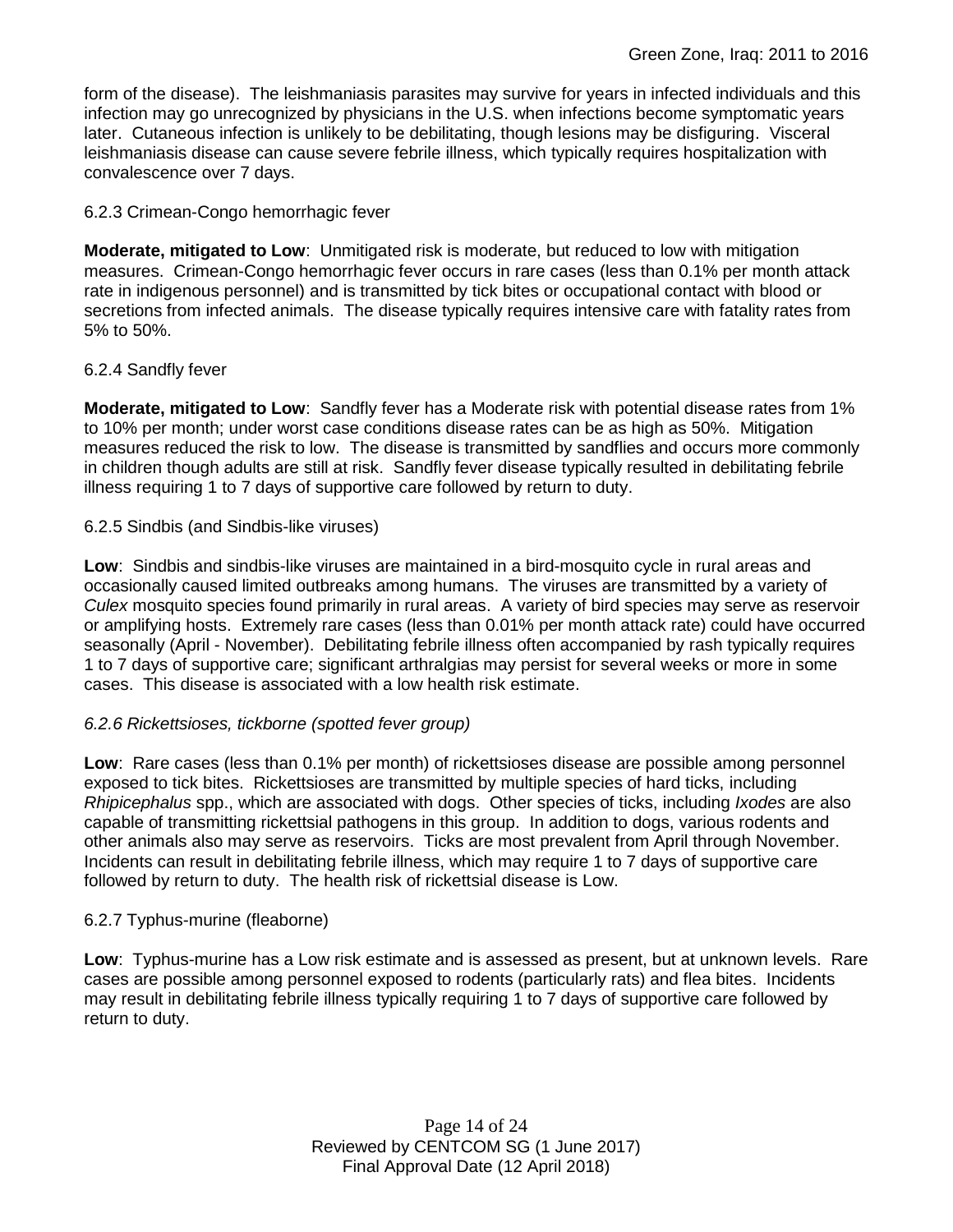### 6.2.8 West Nile fever

**Low**: West Nile fever is present. The disease is maintained by the bird population and transmitted to humans via mosquito vector. Typically, infections in young, healthy adults were asymptomatic although fever, headache, tiredness, body aches (occasionally with a skin rash on trunk of body), and swollen lymph glands can occurred. This disease is associated with a low risk estimate.

### 6.2.9 Short -term health risks:

**Low:** The unmitigated risk is moderate for leishmaniasis - cutaneous (acute), Crimean-Congo hemorrhagic fever, and sandfly fever; Low for, sindbis, rickettsioses-tickborne*,* typhus-fleaborne, and West Nile fever. No hazard from malaria. Risk is reduced to Low by proper wear of the uniform and application of repellent to exposed skin. Confidence in the risk estimate is high.

#### 6.2.10 Long -term health risks:

**Low:** The unmitigated risk is moderate for leishmaniasis-visceral (chronic). Risk is reduced to Low by proper wear of the uniform and application of repellent to exposed skin. Confidence in the risk estimate is high.

#### 6.3 Water Contact Diseases

Tactical operations or recreational activities that involve extensive contact with surface water such as lakes, streams, rivers, or flooded fields may result in significant exposure to leptospirosis and schistosomiasis. Arid portions of Iraq without permanent or persistent bodies of surface water do not support transmission of leptospirosis or schistosomiasis. Risk was restricted primarily to areas along rivers and lakes. These diseases can debilitate personnel for up to a week or more. Leptospirosis risk typically increases during flooding. In addition, although not specifically assessed in this document, bodies of surface water are likely to be contaminated with human and animal waste. Activities such as wading or swimming may result in exposure to enteric diseases including diarrhea and hepatitis via incidental ingestion of water. Prolonged water contact also may lead to the development of a variety of potentially debilitating skin conditions including bacterial or fungal dermatitis. Mitigation strategies were in place and included avoiding water contact and recreational water activities, proper wear of uniform (especially footwear), and protective coverings for cuts/abraded skin.

## 6.3.1 Leptospirosis

**Moderate, mitigated to Low**: Human infections occur seasonally (typically April through November) through exposure to water or soil contaminated by infected animals and is associated with wading, and swimming in contaminated, untreated open water. The occurrence of flooding after heavy rainfall facilitates the spread of the organism because as water saturates the environment leptospirosis present in the soil passes directly into surface waters. Leptospirosis can enter the body through cut or abraded skin, mucous membranes, and conjunctivae. Infection may also occur from ingestion of contaminated water. The acute, generalized illness associated with infection may mimic other tropical diseases (for example, dengue fever, malaria, and typhus), and common symptoms include fever, chills, myalgia, nausea, diarrhea, cough, and conjunctival suffusion. Manifestations of severe disease can include jaundice, renal failure, hemorrhage, pneumonitis, and hemodynamic collapse. Recreational activities involving extensive water contact may result in personnel being temporarily debilitated with leptospirosis. This disease is associated with a Moderate health risk estimate.

> Page 15 of 24 Reviewed by CENTCOM SG (1 June 2017) Final Approval Date (12 April 2018)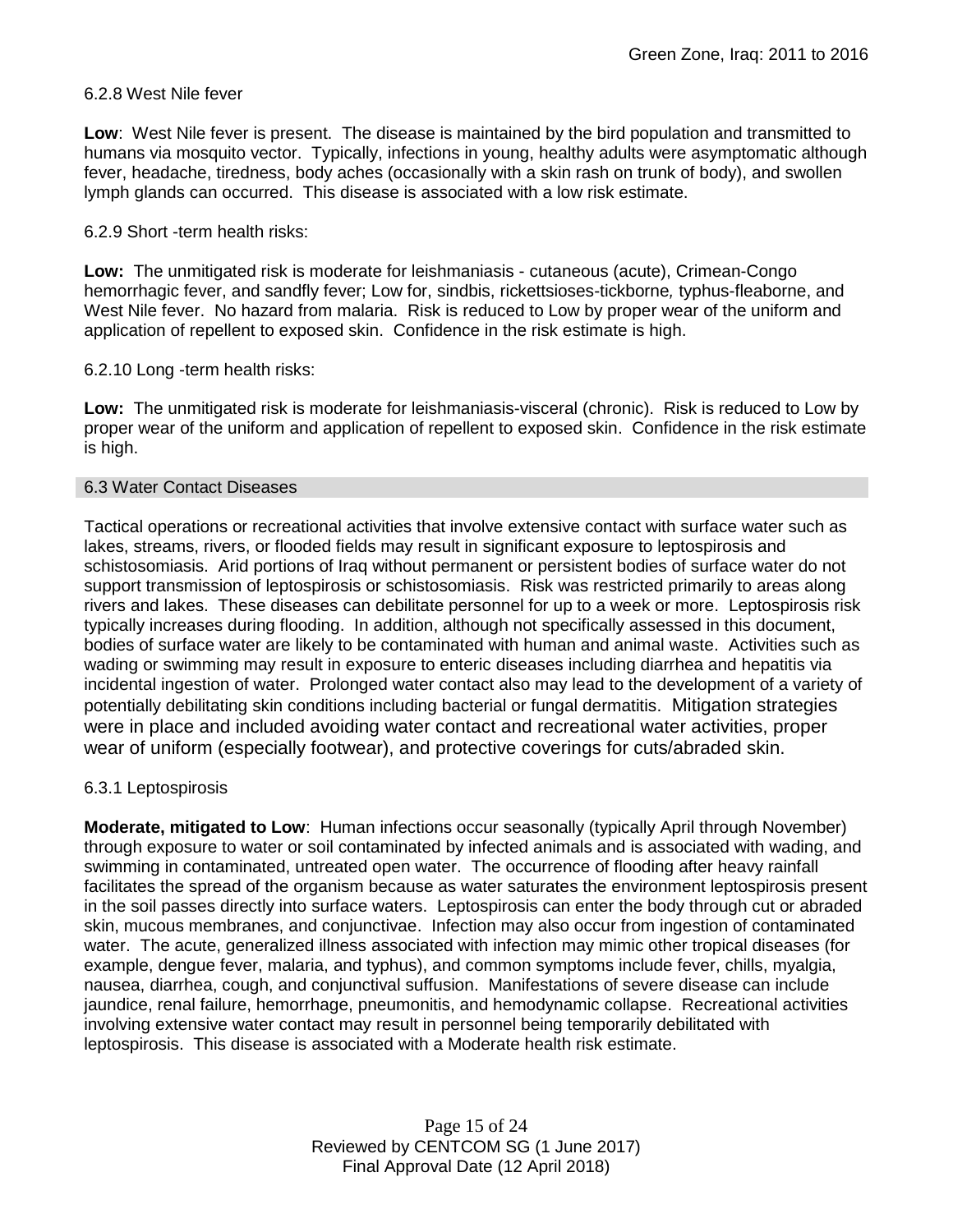## 6.3.2 Schistosomiasis

**Moderate, mitigated to Low**: Humans are the principal reservoir for schistosomes; humans shed schistosome eggs in urine or feces. Animals such as cattle and water buffalo may also be significant reservoirs. Rare cases (less than 0.1% per month attack rate) may occur seasonally (typically April through November) among personnel wading or swimming in lakes, streams, or irrigated fields which were frequently contaminated with human and animal waste containing schistosome eggs. In groups with prolonged exposure to heavily contaminated foci, attack rates may exceed 10%. Exceptionally heavy concentrations of schistosomes may occur in discrete foci, which were difficult to distinguish from less contaminated areas. In non-immune personnel exposed to such foci, rates of acute schistosomiasis may be over 50%. Mild infections are generally asymptomatic. In very heavy acute infections, a febrile illness (acute schistosomiasis) may occur, especially with *Schistosoma japonicum*  and *S. mansoni*, requiring hospitalization and convalescence over 7 days. This disease is associated with a Moderate health risk estimate.

## 6.3.3 Short -term health risks:

**Low:** Unmitigated Health risk of schistosomiasis and leptospirosis is Moderate during warmer months. Mitigation measures reduce the risk to Low. Confidence in the health risk estimate is high.

6.3.4 Long -term health risks:

## **None identified based on available data.**

#### 6.4 Respiratory Diseases

Although not specifically assessed in this document, deployed U.S. forces may be exposed to a wide variety of common respiratory infections in the local population. These include influenza, pertussis, viral upper respiratory infections, viral and bacterial pneumonia, and others. The U.S. military populations living in close-quarter conditions are at risk for substantial person-to-person spread of respiratory pathogens. Influenza is of particular concern because of its ability to debilitate large numbers of unvaccinated personnel for several days. Mitigation strategies were in place and included routine medical screenings, vaccination, enforcing minimum space allocation in housing units, implementing head-to-toe sleeping in crowded housing units, implementation of proper personal protective equipment (PPE) when necessary for healthcare providers and detention facility personnel.

## *6.4.1 Tuberculosis (TB)*

**Moderate, mitigated to Low:** Potential health risk to U.S. personnel is Moderate, mitigated to Low, year round. Transmission typically requires close and prolonged contact with an active case of pulmonary or laryngeal TB, although it also can occur with more incidental contact. Rates of latent TB (LTBI) may be elevated for personnel with prolonged indoor exposure to local populations. Tuberculin skin tests (TST) screening or blood test may be warranted in personnel with a history of prolonged close exposure to local populations.

## *6.4.2 Meningococcal meningitis*

**Low:** Meningococcal meningitis poses a Low risk and is transmitted from person to person through droplets of respiratory or throat secretions. Close and prolonged contact facilitates the spread of this

> Page 16 of 24 Reviewed by CENTCOM SG (1 June 2017) Final Approval Date (12 April 2018)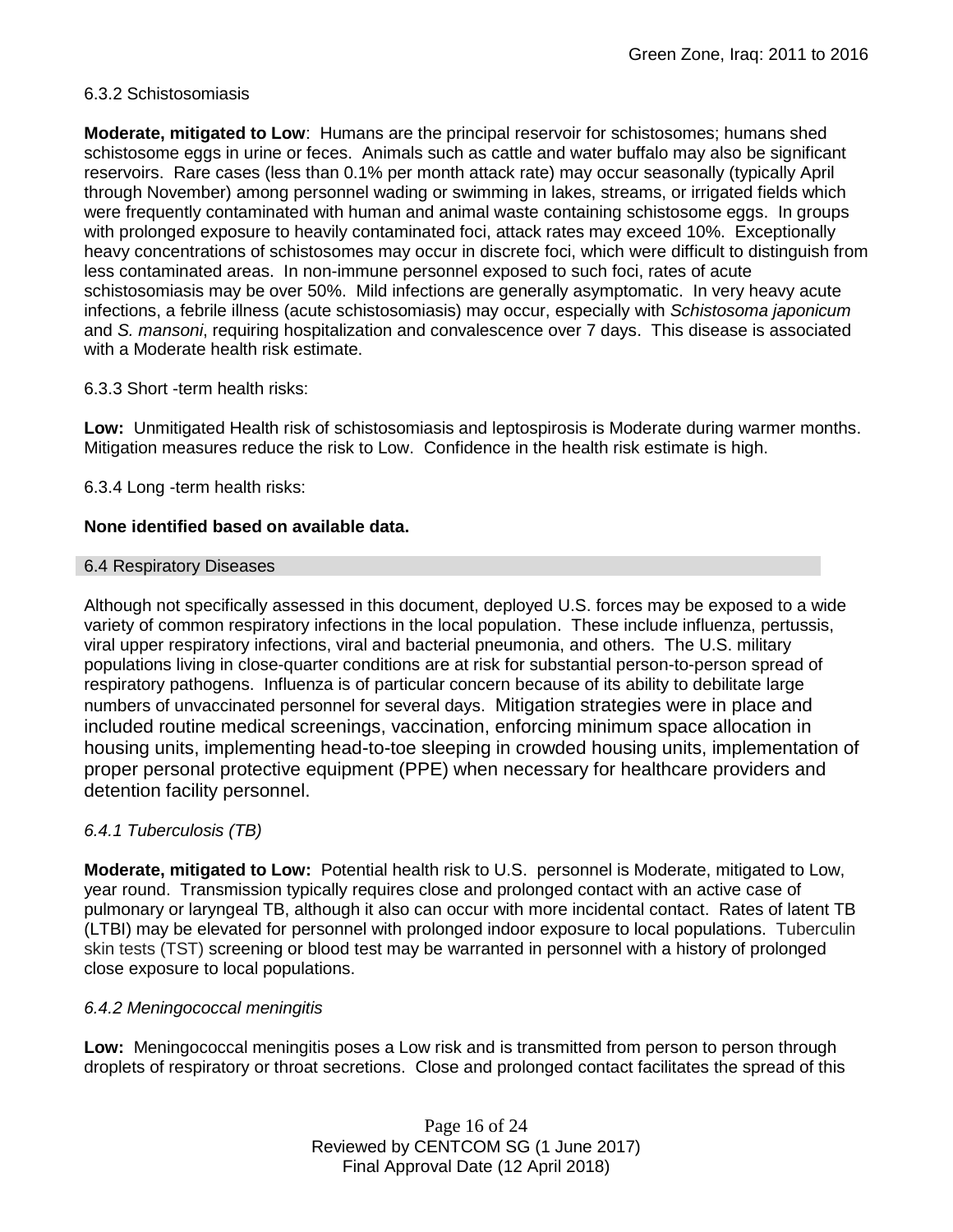disease. Meningococcal meningitis is potentially a very severe disease typically requiring intensive care; fatalities may occur in 5-15% of cases.

## 6.4.3 Middle East respiratory syndrome coronavirus (MERS-CoV)

**Low**: Although no cases have been reported in Iraq, Middle East respiratory syndrome coronavirus (MERS-CoV) is known to occur within the region. Most MERS patients developed severe acute respiratory illness with symptoms of fever, cough, and shortness of breath. MERS-CoV has spread from ill people to others through close contact, such as caring for or living with an infected person. The incubation period for MERS-CoV is usually about 5 to 6 days, but can range from 2 to 14 days. Currently, there is no vaccine to prevent MERS-CoV infection.

## 6.4.4 Short-term health risks:

**Low:** Moderate (TB) to Low (for meningococcal meningitis and MERS-CoV). Overall risk was reduced to Low with mitigation measures. Confidence in the health risk estimate is high.

## 6.4.5 Long-term health risks:

**None identified based on available data.** Tuberculosis is evaluated as part of the post deployment health assessment (PDHA). A TB skin test is required post-deployment if potentially exposed and is based upon individual service policies.

## 6.5 Animal-Contact Diseases

## 6.5.1 Rabies

**Moderate, mitigated to Low:** Rabies posed a year-round moderate risk. Occurrence in local animals was well above U.S. levels due to the lack of organized control programs. Dogs were the primary reservoir of rabies in Iraq, and a frequent source of human exposure. In June 2008, the New Jersey Health department in The United States reported a confirmed case of rabies in a mixed-breed dog recently imported from Iraq. Rabies is transmitted by exposure to the virus-laden saliva of an infected animal, typically through bites, but could occur from scratches contaminated with the saliva. No cases of rabies acquired in Iraq have been identified in U.S. Service Members to date. The vast majority (>99%) of persons who develop rabies disease will do so within a year after a risk exposure, there have been rare reports of individuals presenting with rabies disease up to six years or more after their last known risk exposure. Mitigation strategies included command emphasis of CENTCOM GO 1C, reduction of animal habitats, active pest management programs, and timely treatment of feral animal scratches/bites.

## 6.5.2 Anthrax

**Low:** Anthrax cases are rare in indigenous personnel, and pose a Low risk to U.S. personnel. Anthrax is a naturally occurring infection; cutaneous anthrax is transmitted by direct contact with infected animals or carcasses, including hides. Eating undercooked infected meat may result in contracting gastrointestinal anthrax. Pulmonary anthrax is contracted through inhalation of spores and is extremely rare. Mitigation measures included consuming approved food sources, proper food preparation, and cooking temperatures, avoidance of animals and farms, dust abatement when working in these areas, vaccinations, and proper PPE for personnel working with animals.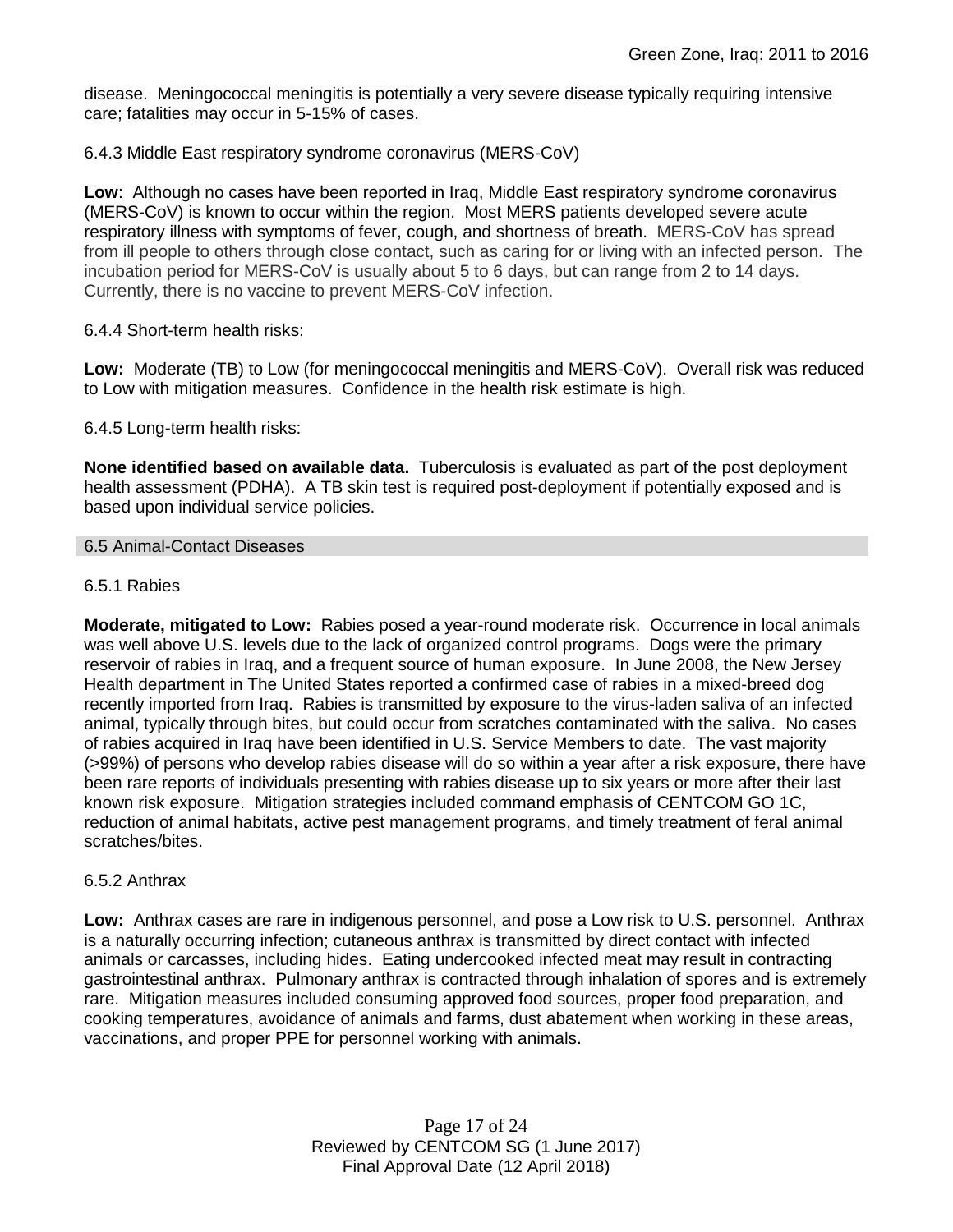## 6.5.3 Q-Fever

**Moderate, mitigated to Low:** Potential health risk to U.S. personnel is Moderate, but mitigated to Low, year round. Rare cases are possible among personnel exposed to aerosols from infected animals, with clusters of cases possible in some situations. Significant outbreaks (affecting 1-50%) can occur in personnel with heavy exposure to barnyards or other areas where animals are kept. Unpasteurized milk may also transmit infection. The primary route of exposure is respiratory, with an infectious dose as low as a single organism. Incidence could result in debilitating febrile illness, sometimes presenting as pneumonia, typically requiring 1 to 7 days of inpatient care followed by return to duty. Mitigation strategies in place as listed in paragraph 6.5.2 except for vaccinations.

## 6.5.4 Avian influenza

**Low:** Potential health risk to U.S. personnel is Low. Although avian influenza (AI) is easily transmitted among birds, bird-to-human transmission is extremely inefficient. Human-to-human transmission appears to be exceedingly rare, even with relatively close contact. Extremely rare cases (less than 0.01% per month attack rate) could occur. Incidence could result in very severe illness with fatality rate higher than 50 percent in symptomatic cases. Mitigation strategies included avoidance of birds/poultry and proper cooking temperatures for poultry products.

6.5.5 Short-term health risks:

**Low:** The short-term unmitigated risk is Moderate for rabies, and Q-fever, to Low for anthrax, and avian influenza. Mitigation measures reduced the overall risk to Low. Confidence in risk estimate is high.

## 6.5.6 Long-term health risks:

**Low:** A Low long term risk exists for rabies because, in rare cases, the incubation period for rabies can be several years.

## 6.6 Soil-transmitted helminths (hookworm, strongyloidiasis, cutaneous larva migrans)

**Low:** Potential health risk to U.S. personnel is Low during warmer months (typically April through November) when vector activity is highest. Risk reduced with mitigation measures. A small number of cases (less than 0.1% per month attack rate) could occur among personnel with direct skin exposure to soil contaminated with human or animal feces (including sleeping on bare ground, walking barefoot). Initial skin symptoms typically are mild and are not debilitating. However, systemic symptoms of fever, cough, abdominal pain, nausea, and diarrhea may develop weeks to months after initial infection with hookworm or *Strongyloides*. More severe infections with high worm burden may be debilitating in some cases. Rates of infection in U.S. personnel will be highly variable, depending on specific local environmental conditions. Rates of infection in U.S. personnel are expected to be less than 1 percent per month in most locations. However, rates in some focal areas with heavily contaminated soil could exceed 1 percent per month.

6.4.3 Short-term health risks:

**Low:** Low for soil transmitted helminthes. Overall risk was further reduced with mitigation measures. Confidence in the health risk estimate is high.

> Page 18 of 24 Reviewed by CENTCOM SG (1 June 2017) Final Approval Date (12 April 2018)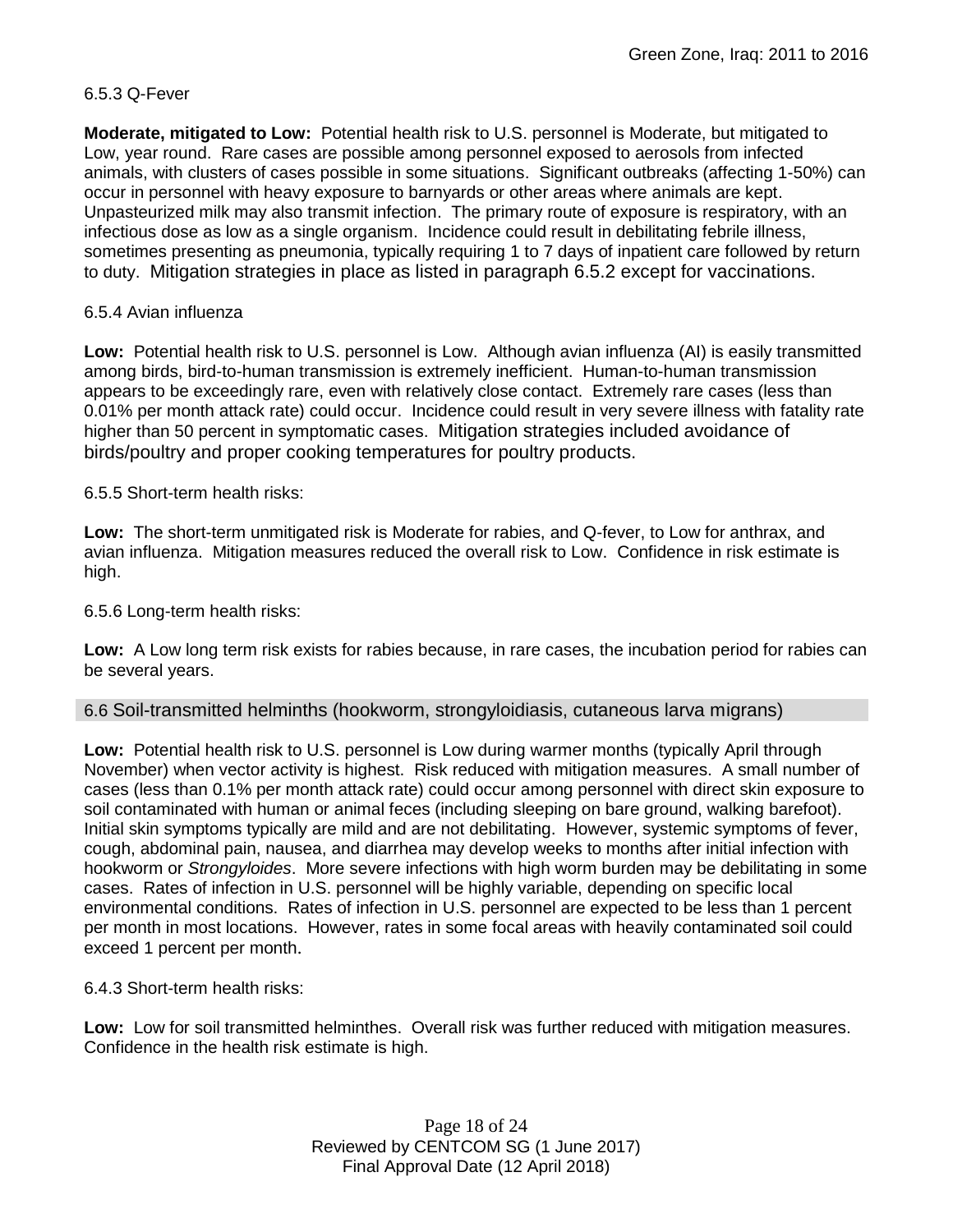## 6.4.4 Long-term health risks:

## **None identified based on available data.**

## **7 Venomous Animals**

All information below originated from the Armed Forces Pest Management Board (Reference 8) and the Clinical Toxinology Resources web site from the University of Adelaide, Australia (Reference 9). The species listed below have home ranges that overlap the location of the Green Zone, and may present a health risk if they are encountered by personnel. See Section 9 for more information about pesticides and pest control measures.

## 7.1 Spiders

 *Latrodectus pallidus*: Clinical effects uncertain, but related to medically important species, therefore major envenoming cannot be excluded.

## 7.2 Scorpions

 *Androctonus crassicauda (black scorpion)*:Severe envenoming possible and potentially lethal, however most stings cause only severe local pain.

 *Buthacus leptochelys*, *Buthacus macrocentrus*, *Compsobuthus jakesi*, *Compsobuthus matthiesseni*, *Compsobuthus werneri, Mesobuthus caucasicus, Odontobuthus doriae*, *Orthochirus iraqus*, and *Orthochirus scrobiculosus*: Clinical effects unknown; there are a number of dangerous Buthid scorpions, but there are also some known to cause minimal effects only. Without clinical data it is unclear where this species fits within that spectrum.

- *Euscorpius italicus*: Mild envenoming only, not likely to prove lethal.
- *Hemiscorpius lepturus*: Severe envenoming possible, potentially lethal.

 *Hottentotta saulcyi*, *Hottentotta scaber*, and *Hottentotta schach*: Moderate envenoming possible but unlikely to prove lethal.

## 7.3 Snakes

- *Cerastes gasperettii* (Gasperetti's horned viper): Potentially lethal envenoming, though unlikely.
- *Echis sochureki* (Sochurek's saw-scaled viper): *M*oderate to severe, potentially lethal envenoming.
- M*alpolon monspessulanus* (Montpellier snake), *and Pseudocerastes persicus fieldi* (Field's horned viper): Clinical effects varies, but unlikely to cause significant envenoming.
- *Macrovipera lebetina* subspecies e*uphratica* (Levantine viper), *Vipera albicornuta* (white-horned viper), and *Walterinnesia aegyptia* (black desert cobra*)*: Severe envenoming possible, potentially lethal.

Page 19 of 24 Reviewed by CENTCOM SG (1 June 2017) Final Approval Date (12 April 2018)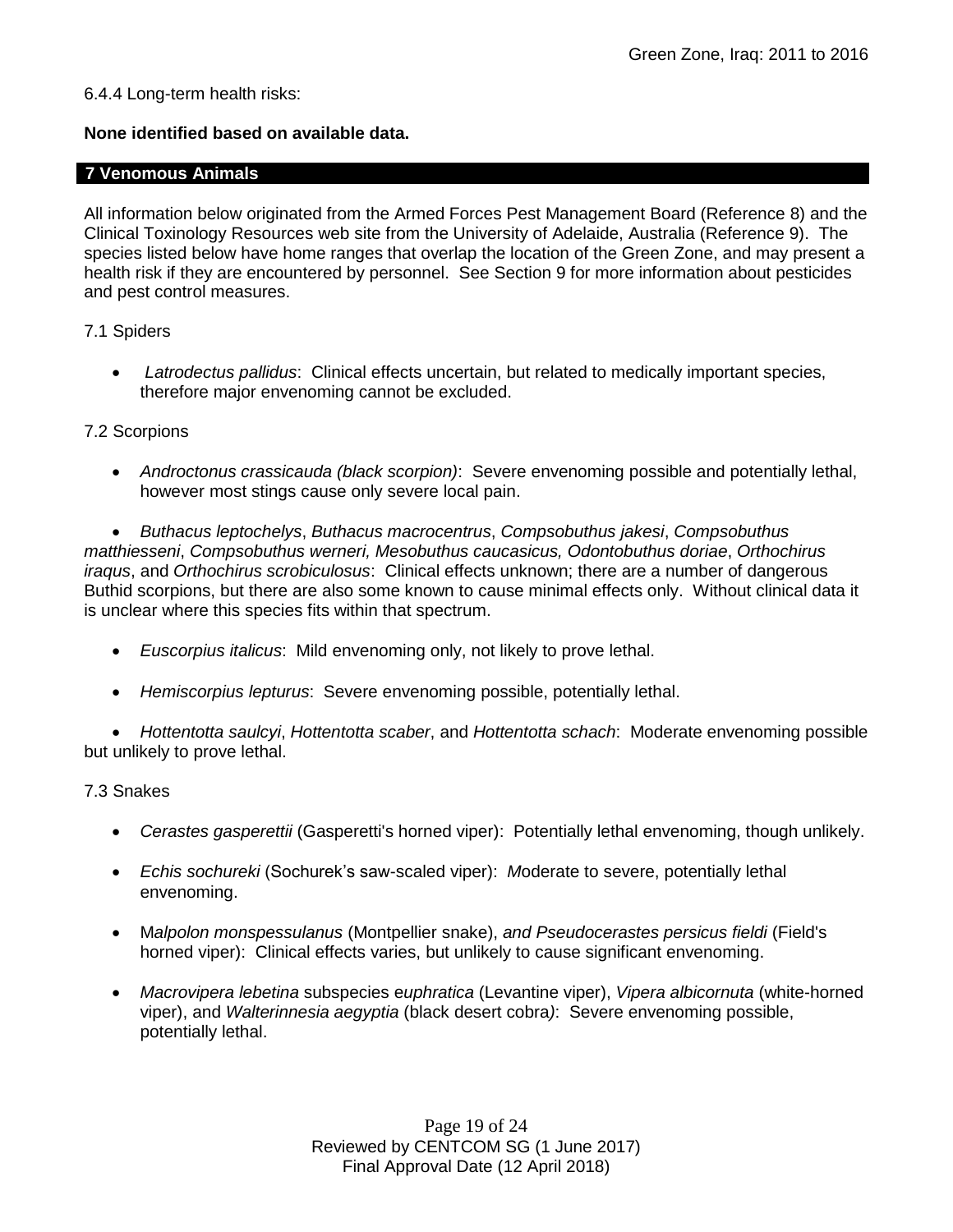7.4 Short-term health risk:

**Low:** If encountered, effects of venom vary with species from mild localized swelling to potentially lethal effects. See effects of venom above. Mitigation strategies included avoiding contact, proper wear of uniform (especially footwear), and timely medical treatment. Confidence in the health risk estimate is low (Reference 4, Table 3-6).

7.5 Long-term health risk:

## **None identified.**

## **8 Heat/Cold Stress**

The Green Zone has a mostly dry climate ranging from 56 - 105 degrees Fahrenheit (°F), with yearly highs up reaching around 120 °F. Summers are long, hot, and dry with low humidity. The predominant wind direction from mid-June through mid-September is out of the North- Northeast and from April to June the wind is usually from a south-southeasterly direction.

#### 8.1 Heat

Average monthly peak temperature during the summer months (June  $-$  September) was 111 °F. The health risk of heat stress/injury based on temperatures alone was Low (< 78 °F) from November – March, high (82-87.9°F) in April, and extremely high (≥ 88°F) from May – October. However, work intensity and clothing/equipment worn pose greater health risk of heat stress/injury than environmental factors alone (Reference 10). Managing risk of hot weather operations included monitoring work/rest periods, proper hydration, and taking individual risk factors (e.g., acclimation, weight, and physical conditioning) into consideration. Risk of heat stress/injury was reduced with preventive measures

8.1.1 Short-term health risk:

**Low to High, mitigated to Low:** The risk of heat injury was reduced to low through preventive measures such as work/rest cycles, proper hydration and nutrition, and monitoring Wet Bulb Globe Temperature (WBGT). Risk of heat injury in unacclimatized or susceptible populations (older, previous history of heat injury, poor physical condition, underlying medical/health conditions), and those under operational constraints (equipment, PPE, vehicles) is High from May – October, and Low for all other months. Confidence in the health risk estimate is low (Reference 4, Table 3-6).

## 8.1.2 Long-term health risk:

**Low:** The long-term risk is Low. However, the risk may be greater for certain susceptible persons– those older (i.e., greater than 45 years), in lesser physical shape, or with underlying medical/health conditions. Long-term health implications from heat injuries are rare but may occur, especially from more serious injuries such as heat stroke. It is possible that high heat in conjunction with various chemical exposures may increase long-term health risks, though specific scientific evidence is not conclusive. Confidence in these risk estimates is medium (Reference 4, Table 3-6).

## 8.2 Cold

Winter (December – March) temperatures ranged from 41.2 °F to 49.3 °F. Even on warm days there could be a significant drop in temperature after sunset by as much as 40 °F. There was a risk of cold stress/injury when temperatures fell below 60 °F, which could occur from November – April. The health risk assessment for non-freezing cold injuries (chilblain, trench foot, and hypothermia) was Low based

> Page 20 of 24 Reviewed by CENTCOM SG (1 June 2017) Final Approval Date (12 April 2018)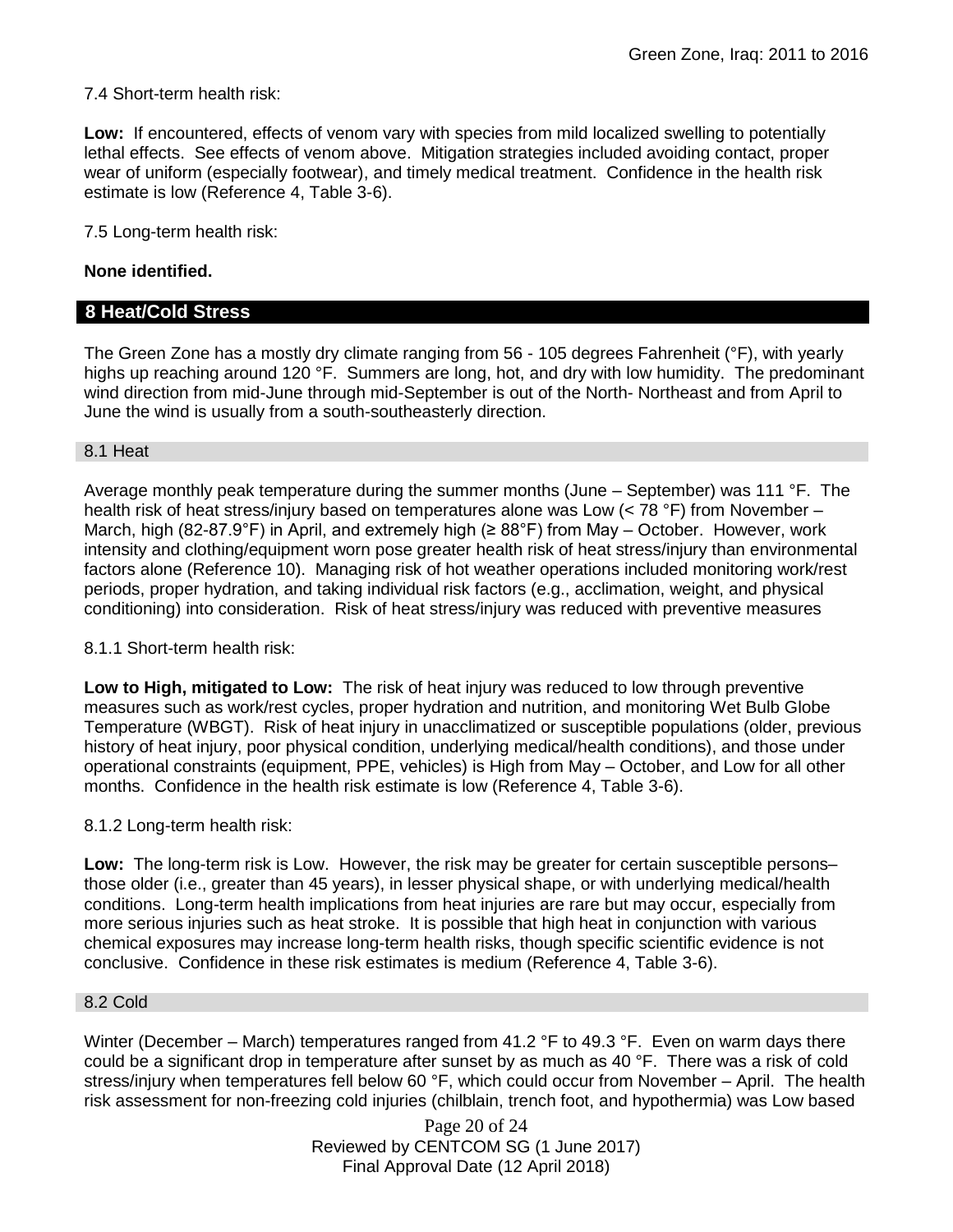on historical temperature and precipitation data. Frostbite was unlikely to occur because temperatures rarely dropped below freezing. However, personnel may have encountered significantly lower temperatures during field operations at higher altitudes. As with heat stress/injuries, cold stress/injuries were largely dependent on operational and individual factors instead of environmental factors alone. With protective measures in place the health risk assessment was low for cold stress/injury; confidence in the health risk estimate is medium.

8.2.1 Short-term health risks:

**Low:** The health risk of cold injury is Low. Confidence in the health risk estimate is medium.

8.1.2 Long-term health risk:

**Low:** The health risk of cold injury is Low. Confidence in the health risk estimate is high.

## **9 Noise**

## 9.1 Continuous

No specific hazard sources other than multiple standalone generators located at FOB Union I and Fob Union III were documented in the DOEHRS or MESL from 1 June 2011 to 31 December 2016 timeframe.

9.1.1 Short and long-term health risks:

## **Not evaluated**

## 9.2 Impulse

No specific hazard sources were documented in the DOEHRS or MESL from 1 June 2011 to 31 December 2016 timeframe.

9.2.1 Short-term and Long-term health risks:

## **Not evaluated**.

## **10 Unique Incidents/Concerns**

## 10.1 Potential environmental contamination sources

DoD personnel are exposed to various chemical, physical, ergonomic, and biological hazards in the course of performing their mission. These types of hazards depend on the mission of the unit and the operations and tasks that the personnel are required to perform to complete their mission. The health risk associated with these hazards depends on a number of elements including what materials are used, how long the exposure last, what is done to the material, the environment where the task or operation is performed, and what controls are used. The hazards can include exposures to heavy metal particulates (e.g. lead, cadmium, manganese, chromium, and iron oxide), solvents, fuels, oils, and gases (e.g., carbon monoxide, carbon dioxide, oxides of nitrogen, and oxides of sulfur). Most of these exposures occur when performing maintenance task such as painting, grinding, welding, engine repair, or movement through contaminated areas. Exposures to these occupational hazards can occur through inhalation (air), skin contact, or ingestion; however exposures through air are generally associated with the highest health risk.

> Page 21 of 24 Reviewed by CENTCOM SG (1 June 2017) Final Approval Date (12 April 2018)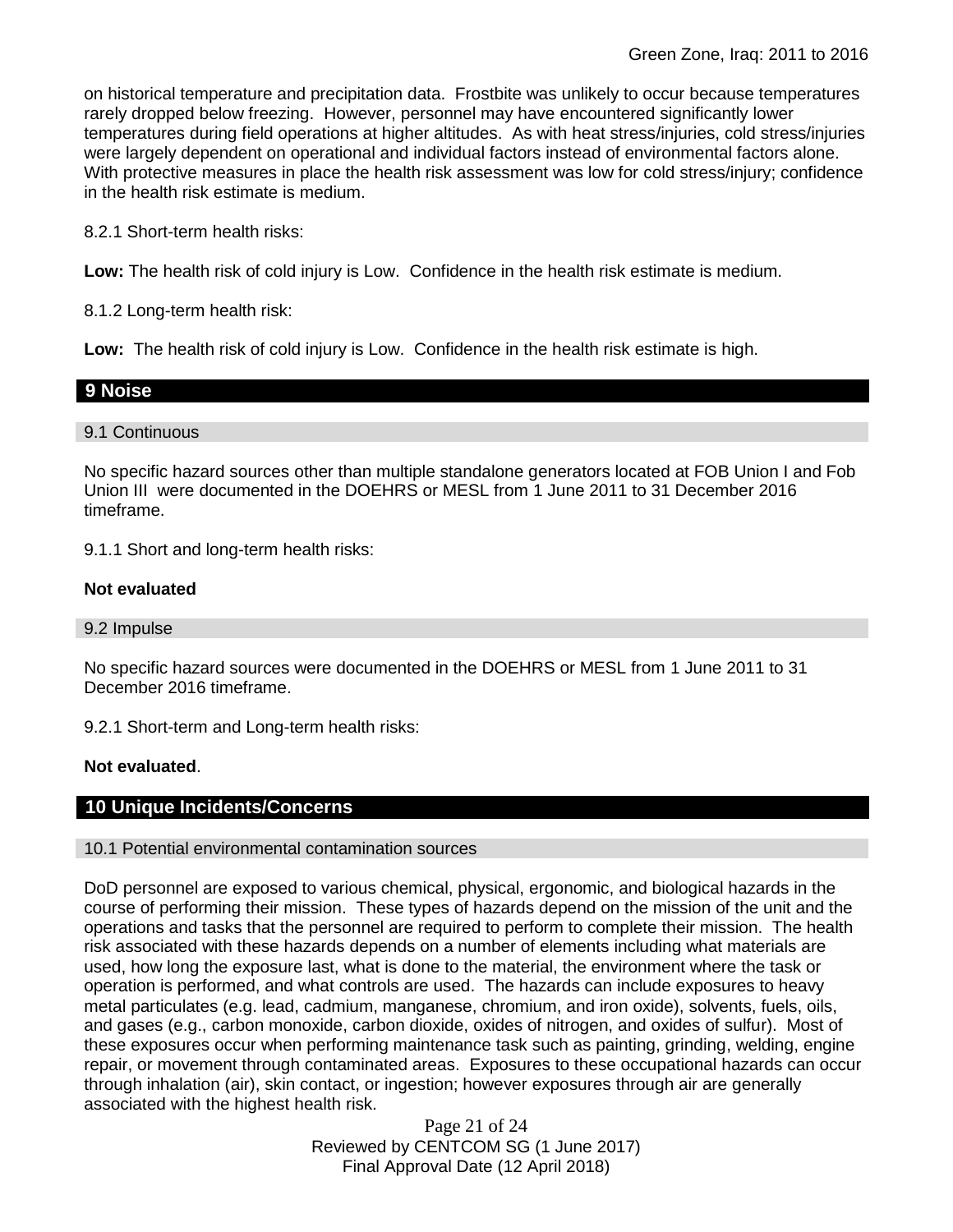## 10.2 Waste Sites/Waste Disposal

#### **Hazardous Waste:**

Union I: According to the 2015 OEHSA, everything is handled at the Embassy. There are no hazardous waste stored on site.

Union III: It was reported that 20 55-gallon drums of coolant and 20 55-gallon drums of used oil were stored at an accumulation point and disposed of offsite by contractors.

Information on hazardous waste was not available for all other locations included in this report.

#### **Solid waste:**

Union I: Solid waste is removed by contractors for disposal off site.

Union III: Solid waste is stored in covered receptacles throughout the camp and trash is picked up by contractors daily.

Information on solid waste was not available for any of the other locations included in this assessment.

#### 10.3 Fuel/petroleum products/industrial chemical spills

Union I: There was no record of any past spills at the site and in 2015, there was no fuel point located on FOB Union I, refueling operations occurred at the embassy. No further information was available.

Union III: In 2016, there was no record of any past spills at the site and the fuel point storage site is managed by contractors. There were three 20,000-gallon containers of diesel fuel and one 20,000 gallon container of gasoline stored at the fuel point site.

Information was not available for any of the other locations included in this assessment.

#### 10.4 Pesticides/Pest Control:

The health risk of exposure to pesticide residues is considered within the framework of typical residential exposure scenarios, based on the types of equipment, techniques, and pesticide products that have been employed, such as enclosed bait stations for rodenticides, various handheld equipment for spot treatments of insecticides and herbicides, and a number of ready-to-use (RTU) methods such as aerosol cans and baits. The control of rodents required the majority of pest management inputs, with the acutely toxic rodenticides staged as solid formulation lethal baits placed in tamper-resistant bait stations indoors and outdoors throughout cantonment areas. Nuisance insects, including biting and stinging insects such as bees, wasps, and ants, also required significant pest management inputs. Use of pesticides targeting against these pests generally involved selection of compounds with low mammalian toxicity and short-term residual using pinpoint rather than broadcast application techniques. No specific hazard sources were documented in DOEHRS or MESL data portal. There were no pesticide application reports in the MESL data portal for any locations located within the Green Zone.

*10.4.3* Short-term and Long-term health risks

## **No data available to evaluate a health risk.**

10.5 Asbestos

**No data available to evaluate a health risk.**

Page 22 of 24 Reviewed by CENTCOM SG (1 June 2017) Final Approval Date (12 April 2018)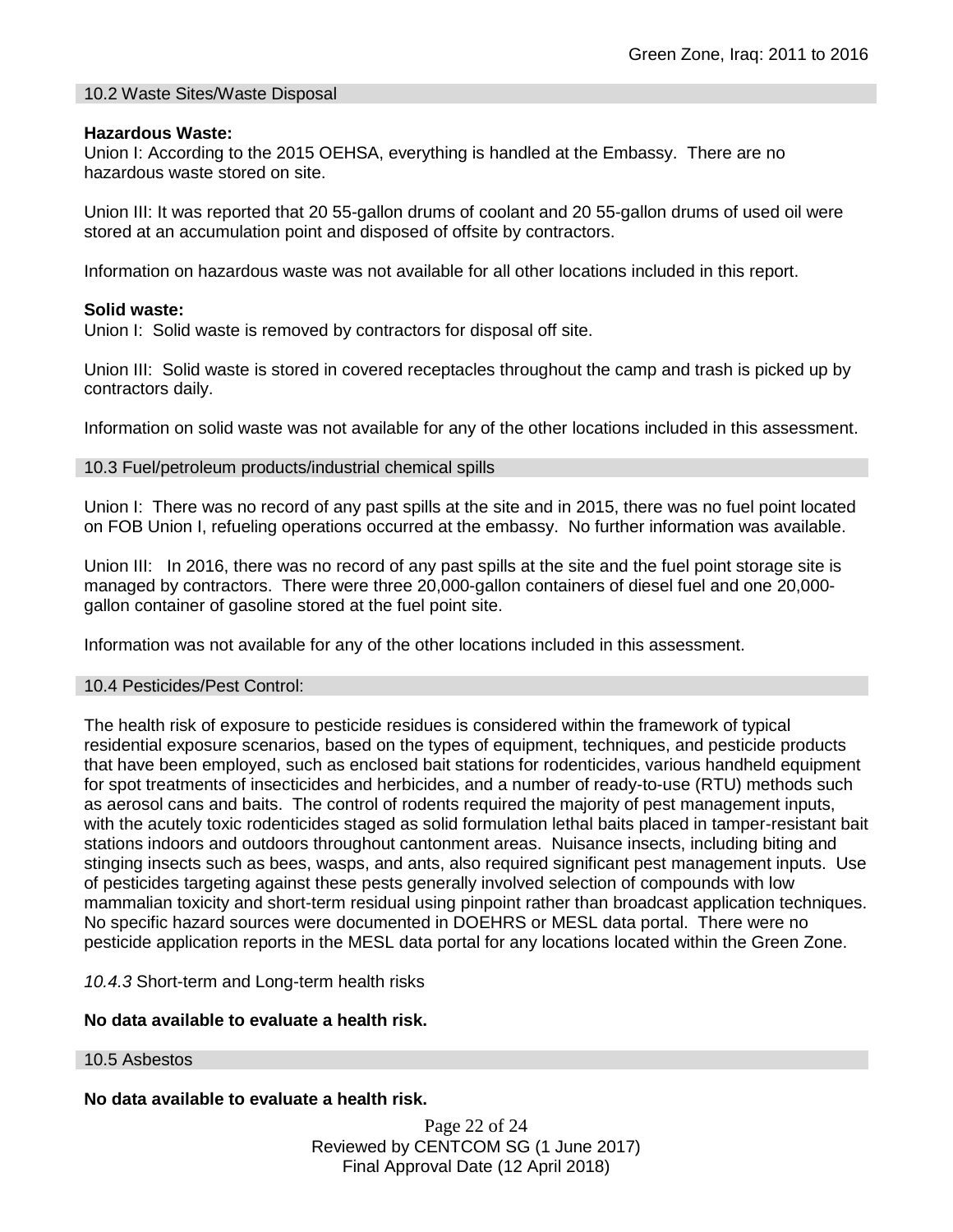## 10.6 Lead Based Paint

## **No data available to evaluate a health risk.**

### 10.7 Burn Pit

No burn pits were reported at FOB Union I or Union III from 2015 or 2016. No further information was available for other locations within the Green Zone. There were no known burn pits in the vicinity of the Green Zone; however it is possible that burning of waste did occur in the vicinity.

While not specific to the Green Zone the consolidated epidemiological and environmental sampling and studies on burn pits that have been conducted as of the date of this publication have been unable to determine whether an association does or does not exist between exposures to emissions from the burn pits and long-term health effects (Reference 11). The Institute of Medicine committee's (Reference 11) review of the literature and the data suggests that service in Iraq or Afghanistan (i.e., a broader consideration of air pollution than exposure only to burn pit emissions) may be associated with long-term health effects, particularly in susceptible (e.g., those who have asthma) or highly exposed subpopulations. Such health effects would be due mainly to high ambient concentrations of PM from both natural and anthropogenic sources, including military sources. If that broader exposure to air pollution turns out to be relevant, potentially related health effects of concern are respiratory and cardiovascular effects and cancer. Susceptibility to the PM health effects could be exacerbated by other exposures, such as stress, smoking, local climatic conditions, and co-exposures to other chemicals that affect the same biologic or chemical processes. Individually, the chemicals measured at burn pit sites in the study were generally below concentrations of health concern for general populations in the United States. However, the possibility of exposure to mixtures of the chemicals raises the potential for health outcomes associated with cumulative exposure to combinations of the constituents of burn pit emissions and emissions from other sources.

10.7.2.3 Short and long-term health risk:

The available reports and data did not indicate that there were any known burn pits located on or in the vicinity of the Green Zone during the dates of this assessment (1 June 2011 through 31 December 2016). There was no data available to evaluate any burn pit specific health risk at the Green Zone.

## **11 References**

- 1. Defense Occupational and Environmental Health Readiness System (referred to as the DOEHRS-EH database) at https://doehrs-ih.csd.disa.mil/Doehrs/. Department of Defense (DoD) Instruction 6490.03, *Deployment Health*, 2006.
- 2. DoDI 6055.05, Occupational and Environmental Health, 2008.
- 3. Joint Staff Memorandum (MCM) 0017-12, Procedures for Deployment Health Surveillance, 2012.
- 4. USAPHC TG230, June 2013 Revision.
- 5. Singh, A. and Singh, A.K., 2013. ProUCL Version 5.0. 00 Technical Guide-Statistical Software for Environmental Applications for Data Sets with and without Nondetect Observations. *EPA: Washington, WA, USA*.
- 6. DoD MESL Data Portal: https://mesl.apgea.army.mil/mesl/.Some of the data and reports used may be classified or otherwise have some restricted distribution.

Page 23 of 24 Reviewed by CENTCOM SG (1 June 2017) Final Approval Date (12 April 2018)